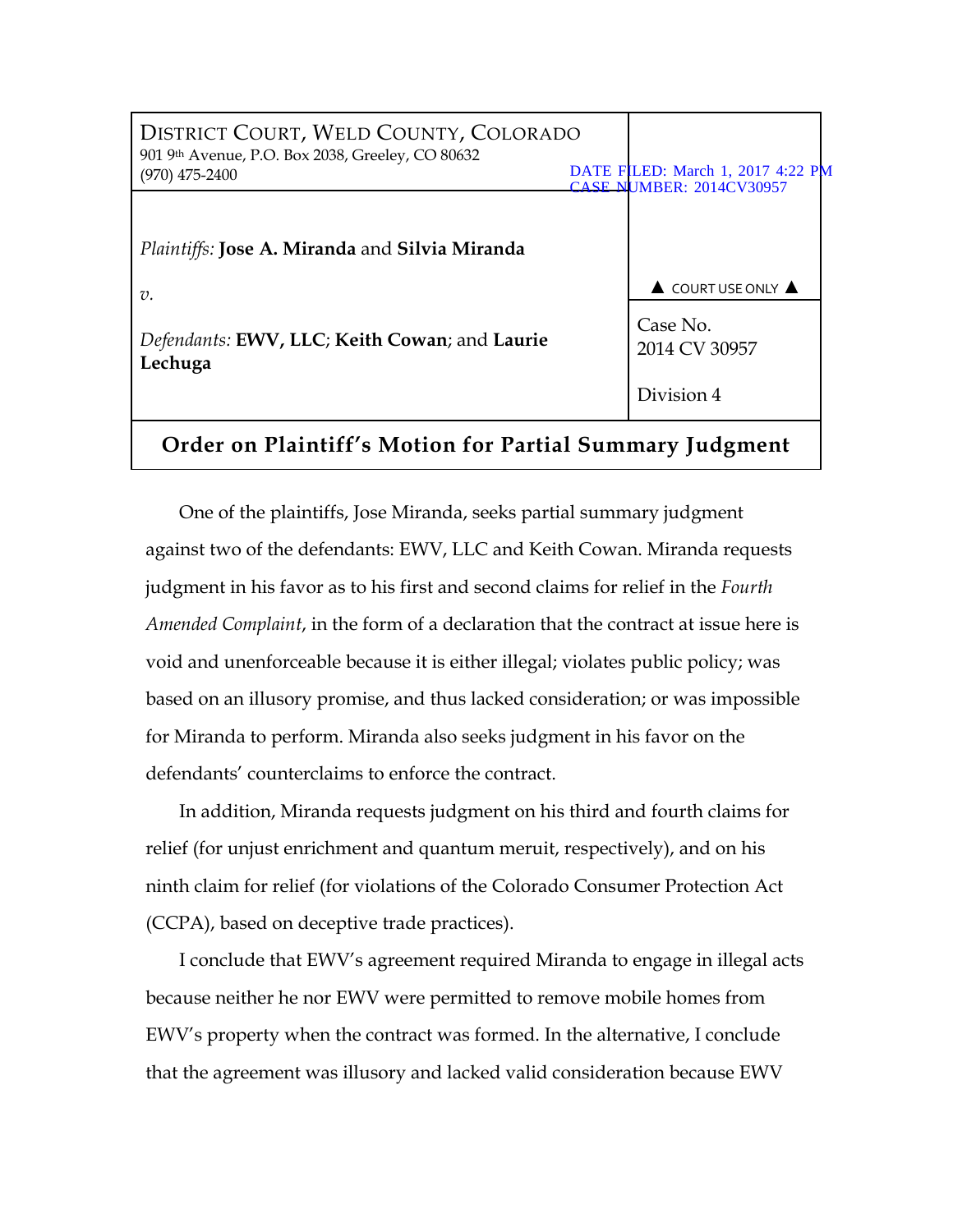promised to sell the mobile homes to Miranda, yet EWV admits that it did not have title to the mobile homes when the contract was formed. For either reason, the agreement is not enforceable. I therefore enter summary judgment in favor of Miranda on the parties' claims related to the contract.

But I conclude that Miranda has not met his burden to show that no genuine dispute of material facts exists as to his unjust enrichment and quantum meruit claims, and as to his claim based on the CCPA. I therefore deny Miranda's motion related to these claims.

### **SUMMARY JUDGMENT STANDARDS**

Summary judgment is appropriate when the pleadings and supporting documentation show that no genuine issue of material fact exists and the moving party is entitled to judgment as a matter of law. C.R.C.P. 56(c); *Amos v. Aspen Alps 123, LLC*, 2012 CO 46, ¶ 13.

In evaluating whether summary judgment is appropriate, the court must give the nonmoving party the benefit of all favorable inferences that may reasonably be drawn from the undisputed facts, and must resolve any doubts about whether a triable issue of material fact exists against the moving party. *Lombard v. Colo. Outdoor Educ. Ctr., Inc.*, 187 P.3d 565, 570 (Colo. 2008); *Krol v. CF & I Steel*, 2013 COA 32, ¶ 11. The moving party bears the initial burden of showing the absence of any genuine issue of material fact; once that burden is met, the nonmoving party has the burden to establish a triable issue of fact. *Westin Operator, LLC v. Groh*, 2015 CO 25, ¶ 20. A *material fact* is one that will affect the outcome of the case. *Olson v. State Farm Mut. Auto. Ins. Co.*, 174 P.3d 849, 853 (Colo. App. 2007).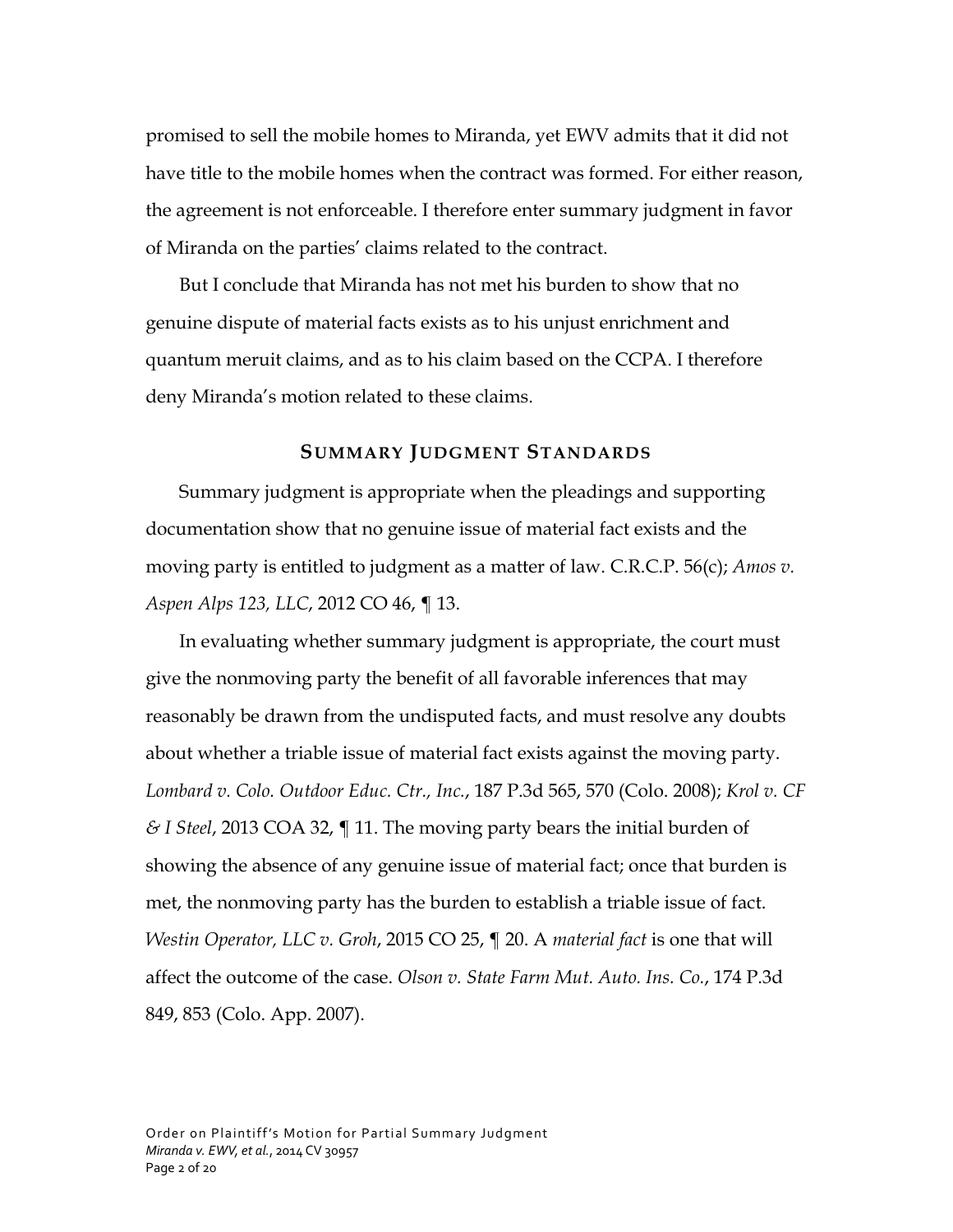#### **UNDISPUTED MATERIAL FACTS**

These facts are either undisputed by the parties or are not reasonably subject to dispute:

In September 2013, a catastrophic flood of the South Platte River devastated property located near the river's banks in northern Colorado. EWV owned and operated a mobile home park near the river, located in the City of Evans. Over 150 mobile homes in the park were damaged or destroyed by the flood. Most, if not all, owners of the mobile homes abandoned their damaged property.

As part of its efforts to ensure that the city was cleaned up after the flood, Evans demanded that EWV come up with a plan to remove the damaged mobile homes on EWV's property. In October 2013, through its principal and managing member, Keith Cowan, EWV obtained a quote from a company called Professional Restoration for the demolition and removal of the mobile homes. The estimated cost to remove the mobiles homes—described as "Tier 1 from Colorado Department of Health" in the estimate—was \$692,248. Cowan testified at his deposition that EWV decided not to retain Professional Restoration after receiving this estimate.

In December 2013, EWV initiated a lawsuit against the City of Evans. I take judicial notice of that court case, 2013CV31060, to which I was also assigned. In February 2014, EWV amended its complaint in the Evans litigation to bring an inverse condemnation claim. EWV also sought a declaratory judgment that Evans had improperly rendered EWV's mobile home park worthless by passing an ordinance after the flood that required EWV to make significant improvements to its property before it could reopen the park.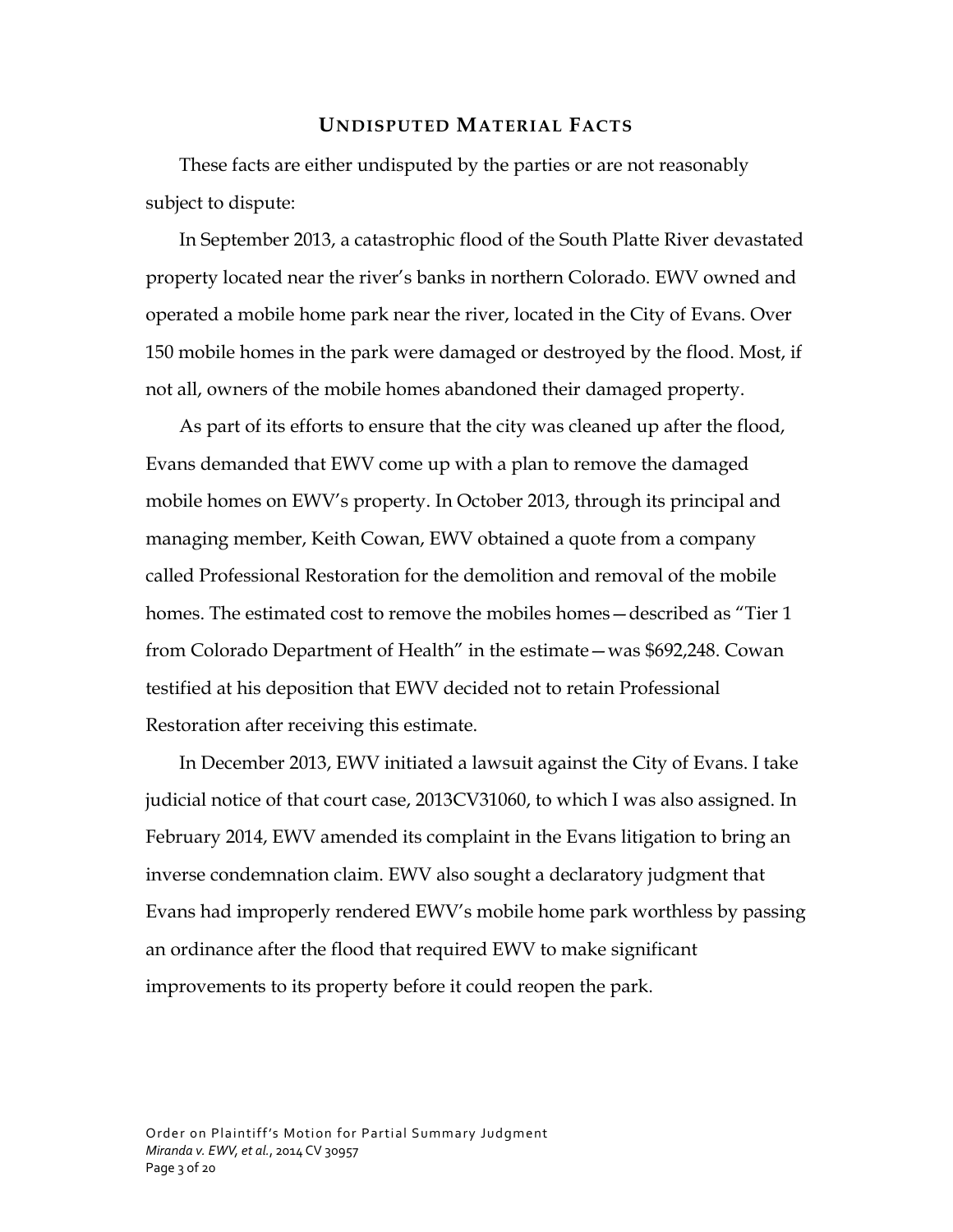Then, in April 2014, Cowan took steps to place an advertisement on a website, Craigslist.com. According to an affidavit from Cowan (previously filed in this case), this advertisement read:

> FREE MOBILE HOMES FLOOD DAMAGE AS IS. WE HAVE LOTS OF SINGLE WIDE AND DOUBLE WIDE MOBILE HOMES FOR YOU TO PICK FROM! HOME MUST BE COMPLETELY REMOVED OFF PROPERTY AND ALL CONTENTS THAT ARE IN THE HOME.… THESE WILL NOT LAST[.] COME TAKE YOUR PICK OF THE HOMES. THESE ARE FREE HOMES WITH NO KIND OF WARRANTY AND ARE SOLD AS IS FLOOD DAMAGE[.] WHAT YOU DO WITH THE HOME AFTER YOU REMOVE IT FROM THE SITE IT IS UP TO YOU AND AT YOUR OWN RISK.

### *Ex. C to Cowan Affidavit*, filed 4/30/15.

Plaintiff Jose Miranda responded to the Craigslist ad. On April 24, 2014, Miranda and EWV entered into a written agreement. In exchange for EWV selling the mobile homes to Miranda, by transferring all EWV's "right, title and interest" in those mobile homes, Miranda agreed to remove 64 mobile homes by no later than August 31, 2014. Miranda also agreed to indemnify, defend, and hold EWV harmless—and to pay EWV's removal costs—if he did not complete the removal of the 64 mobile homes by the deadline.

Cowan has admitted in his deposition in this case, however, that EWV did not have titles for the 64 mobile homes that formed the basis of the agreement with Miranda. And, a little more than a month after entering into the agreement with Miranda, EWV represented to the court in the Evans lawsuit that all but one of the mobile homes "have not been presently removed because EWV was prohibited by law from removing homes to which it did not hold title." *Pl.'s Resp. to Def.'s Mot. for Partial Summ. Judg.*, p. 3, ¶ 9, filed 5/30/14, in 13CV31060.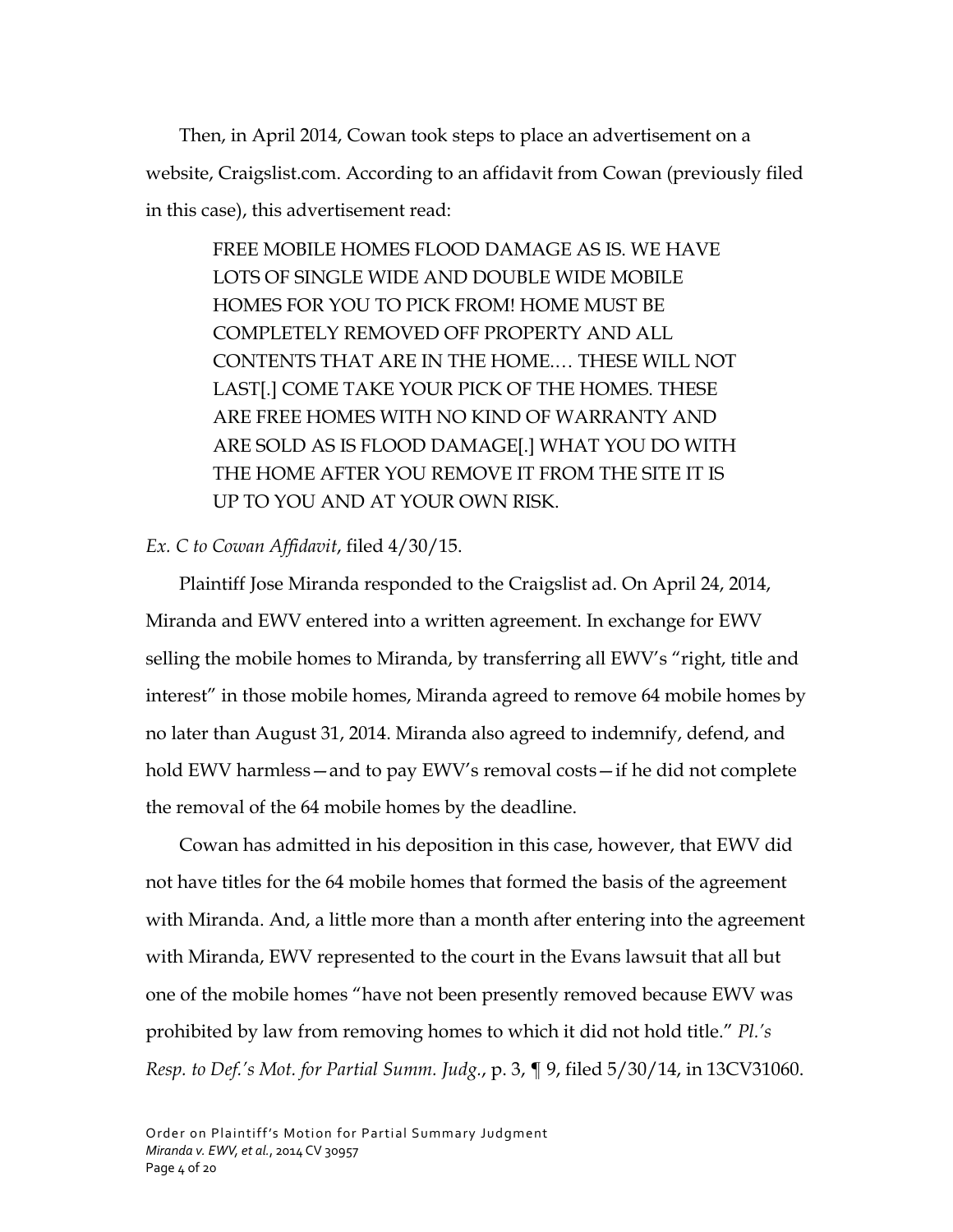EWV's representation is included in a section labeled as EWV's statement of facts, and was further supported by declarations made by Cowan under oath in an attached affidavit. *See Affidavit of Keith Cowan*, ¶ 6, filed 5/30/14, in 13CV31060.

EWV also provided a copy of a memorandum from the City of Evans to the Federal Emergency Management Agency (FEMA), in which Evans expressed concerns about the situation on EWV's property. *Ex. 4*, filed 5/30/14, in 13CV31060. Evans identified a number of problems, including:

- The actual owner was responsible for removal of the mobile home. But because many owners had received money from FEMA and moved from the area, they were not aware that the costs should be borne by them, and likely would not have the money to pay for removal in any case.
- If EWV or Evans were to remove the homes, a Colorado state statute required that title be signed over by the home owner.
- EWV had no incentive to remove the homes because EWV would not be reimbursed under a grant program; EWV may not be able to rebuild; the removal costs were more than the value of the land; and Evans could not help EWV with the removal costs.

## *Id.*, p. 2.

EWV also represented to the court in the Evans litigation that it had "attempted to obtain permission from the State of Colorado for removal of the manufactured homes to which it does not hold title, but has been unsuccessful." Id. Supported by Cowan's affidavit, EWV represented that it had tried to obtain certificates of abandonment from the City of Evans "that would allow for the removal …, on three separate occasions," but Evans refused to provide "the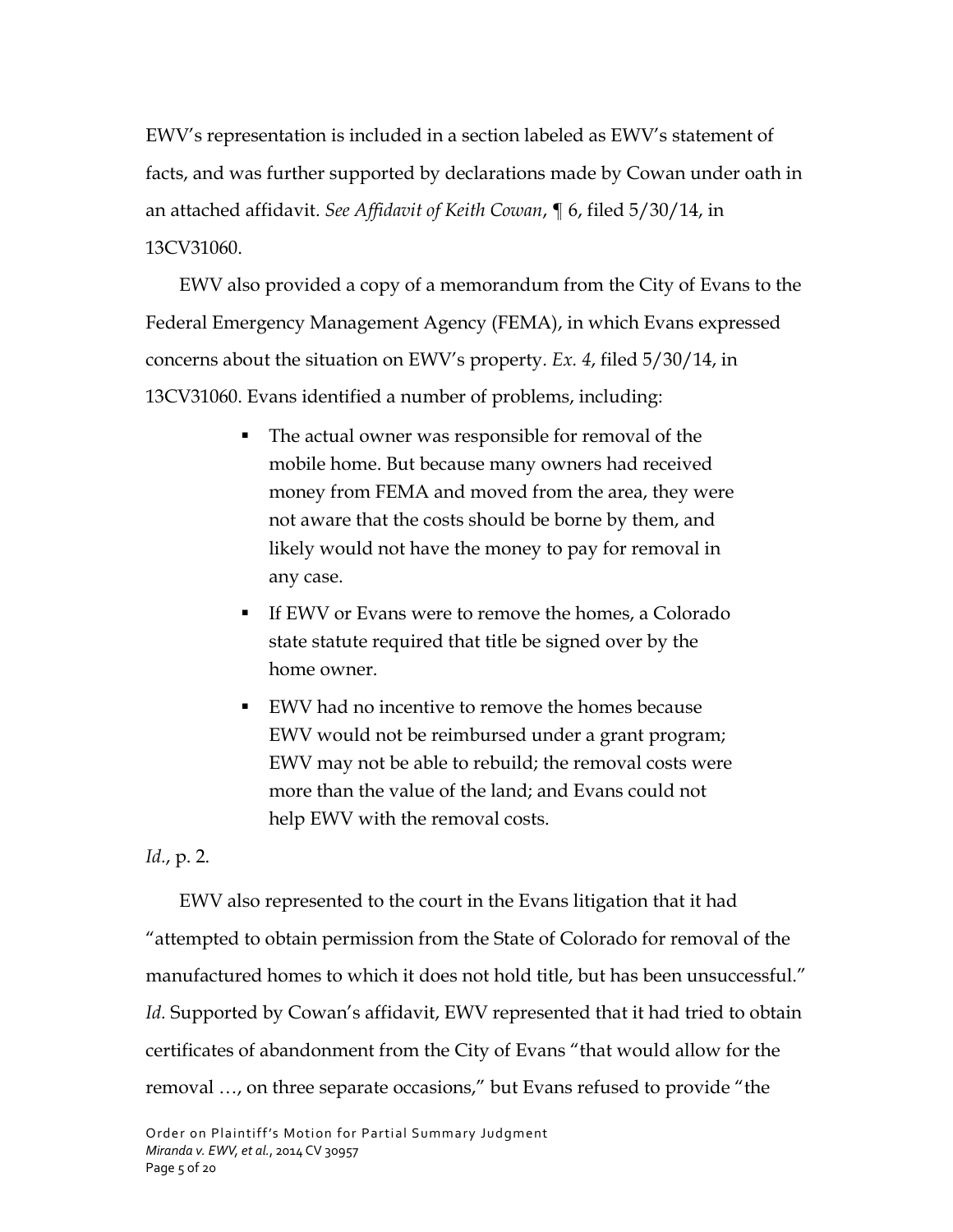certificates necessary to allow [EWV] to legally disturb and remove the manufactured homes." *Id.* EWV further represented to the court that it had "entered into contracts for the removal of the homes *when legally possible*," and attached a copy of the agreement with Miranda that is at issue here. *Id.*  (emphasis added).

In reliance on EWV's and Cowan's representations of fact, I denied the City of Evans' motion for partial summary. In support of my ruling, I noted:

> Through the affidavit of its managing member, Keith Cowan, EWV claims that it continues to cleanup [its mobile home park], but cannot cleanup a large portion of the manufactured homes because it does not hold title to those properties. EWV also claims that it has made efforts to obtain permission from the State of Colorado to remove these homes, but that Colorado requires EWV to first obtain certificates of abandonment from Evans—which EWV claims that Evans has refused to provide.

*Order on Def.'s Mot. for Partial Summ. Judg.*, p. 4, entered 6/17/14, in 13CV31060.

Miranda did not remove all 64 mobile homes by the August 31 deadline. EWV seeks to enforce the provisions of the agreement with Miranda that require him to hold EWV harmless and to pay for the removal costs related to the mobile homes Miranda failed to remove by the deadline.

### **ANALYSIS**

EWV's agreement with Miranda purported to sell the mobile homes, by conveying to Miranda through a quitclaim deed, all EWV's "right, title and interest" in the mobile homes. The agreement provides that the mobile homes are "sold, quitclaimed, conveyed, transferred and assigned to" Miranda "as is," "where is," and "with all faults." Having "sold" the mobile homes to Miranda, the agreement then required Miranda to remove what was now his purported,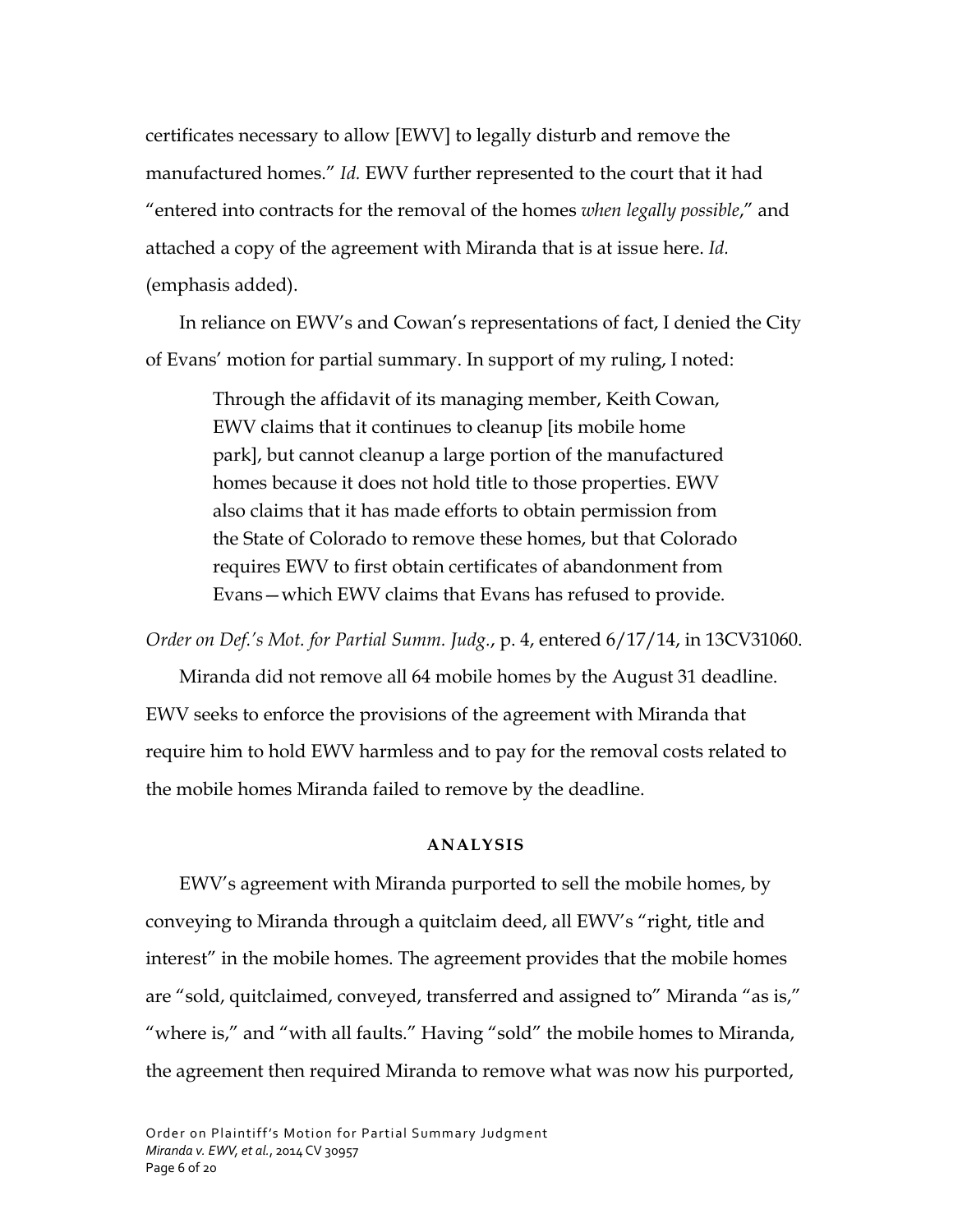personal property from EWV's property—or face the penalty of paying EWV for the cost of removing what had become Miranda's property.

Is this agreement enforceable? I conclude that it is not for two independent reasons. First, the agreement required Miranda to remove mobile homes that EWV has admitted could not be legally removed at the time the agreement was made. And, when the agreement was made, EWV had no idea when it would become legal for the homes to be removed. Second, because EWV has admitted that it did not hold title to the mobile homes when the agreement was made, and because EWV disclaimed any warranty of title, EWV's promise to convey its interest in the mobile homes to Miranda was an empty, illusory promise. Miranda did not receive what he bargained for; the agreement is therefore unenforceable for lack of consideration.

# **1. EWV's agreement with Miranda is void because it required Miranda to remove homes that could not be legally moved.**

Miranda contends that the written agreement is void because it required him to remove mobile homes that EWV has acknowledged were illegal to remove. The defendants respond that, while EWV was prohibited by law from removing homes to which it did not hold title, Miranda was not. I am unpersuaded by this conclusory argument. Instead, I am persuaded that EWV has made judicial admissions that none of the mobile homes could be removed—including by Miranda—when the agreement was formed.

"A judicial admission is a formal, deliberate declaration which a party or his attorney makes in a judicial proceeding for the purpose of dispensing with proof of formal matters or of facts about which there is no real dispute." *Kempter v. Hurd*, 713 P.2d 1274, 1279 (Colo. 1986). Judicial admissions are conclusive on the party making them. *Id.* Thus, a judicial admission "acts as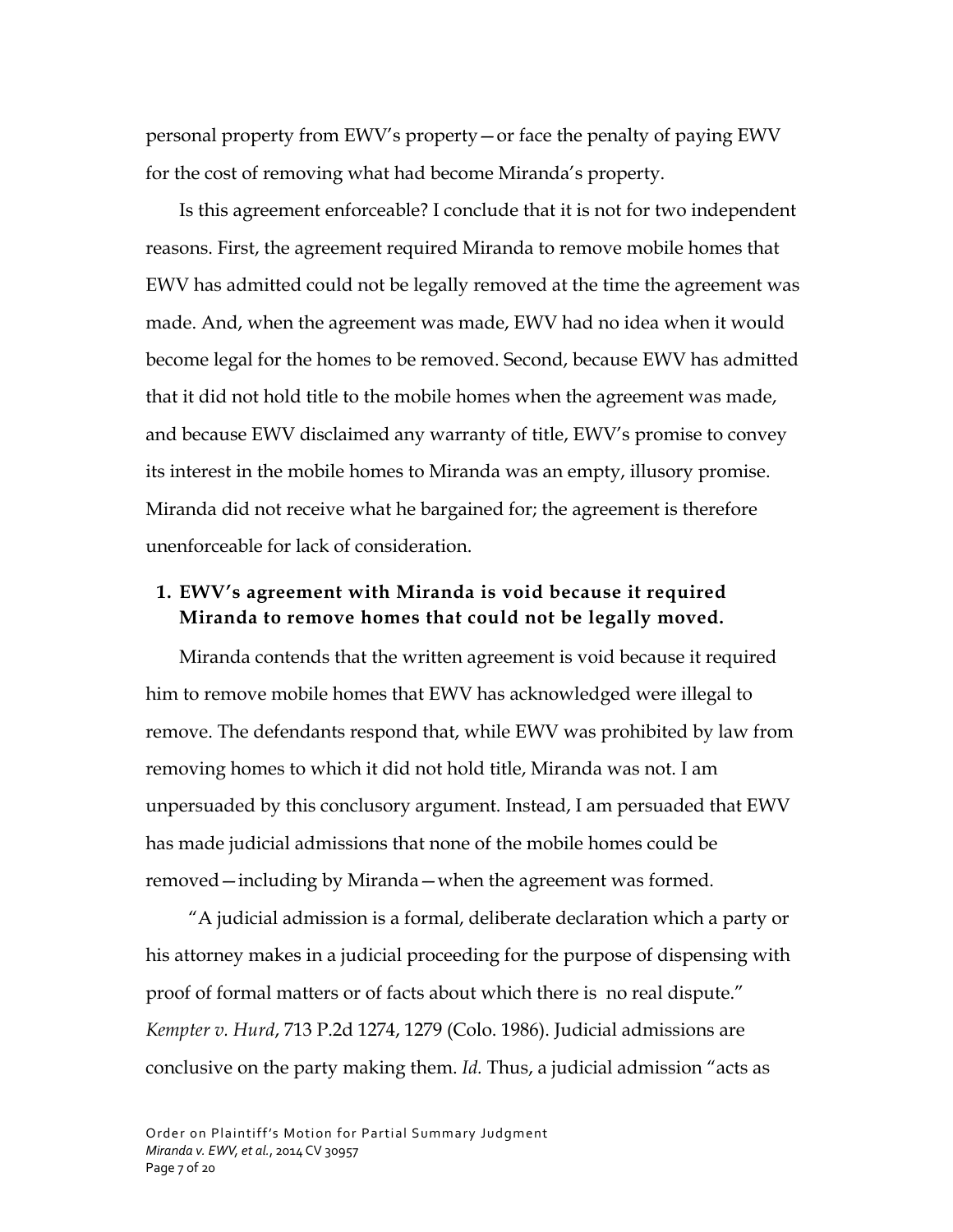evidence against the party making it and may 'constitute the basis of a verdict.'" *People v. Bergerud*, 223 P.3d 686, 700 (Colo. 2010) (quoting *Gordon v. Benson*, 925 P.2d 775, 781 (Colo.1996)).

A party may make a judicial admission by making statements in a document filed with the court. *See, e.g., Boulder Plaza Residential, LLC v. Summit Flooring, LLC*, 198 P.3d 1213, 1216 (Colo. App. 2008) (concession in reply brief was a judicial admission); *Purgess v. Sharrock*, 33 F.3d 134, 144 (2d Cir.1994) (statement by defense counsel in a footnote in a memorandum of law was a judicial admission); *City Nat'l Bank v. United States*, 907 F.2d 536, 544 (5th Cir. 1990) (statements in bank's brief were binding judicial admissions); *Young & Vann Supply Co. v. Gulf, Florida & Alabama Ry. Co.*, 5 F.2d 421, 423 (5th Cir. 1925) (court considered "statements in the brief as admissions of facts").

Cowan and EWV's counsel made representations of fact intended to be relied on by the court in the Evans litigation. Both Cowan's sworn statements and the statements made in documents filed by EWV's counsel were formal, deliberation declarations in a judicial proceeding and, therefore, constitute judicial admissions.

"Judicial estoppel is 'an equitable doctrine by which courts require parties to maintain a consistency of positions,' thereby 'preventing the parties from deliberately shifting positions to suit the exigencies of the moment.'" *People v. Shell*, 148 P.3d 162, 175 (Colo. 2006) (citation omitted). Judicial estoppel bars a claim when, in an intentional effort to mislead the court, a party takes a position in a proceeding that is totally inconsistent with a position he or she successfully took in an earlier, related proceeding. *Arko v. People*, 183 P.3d 555, 560 (Colo. 2008).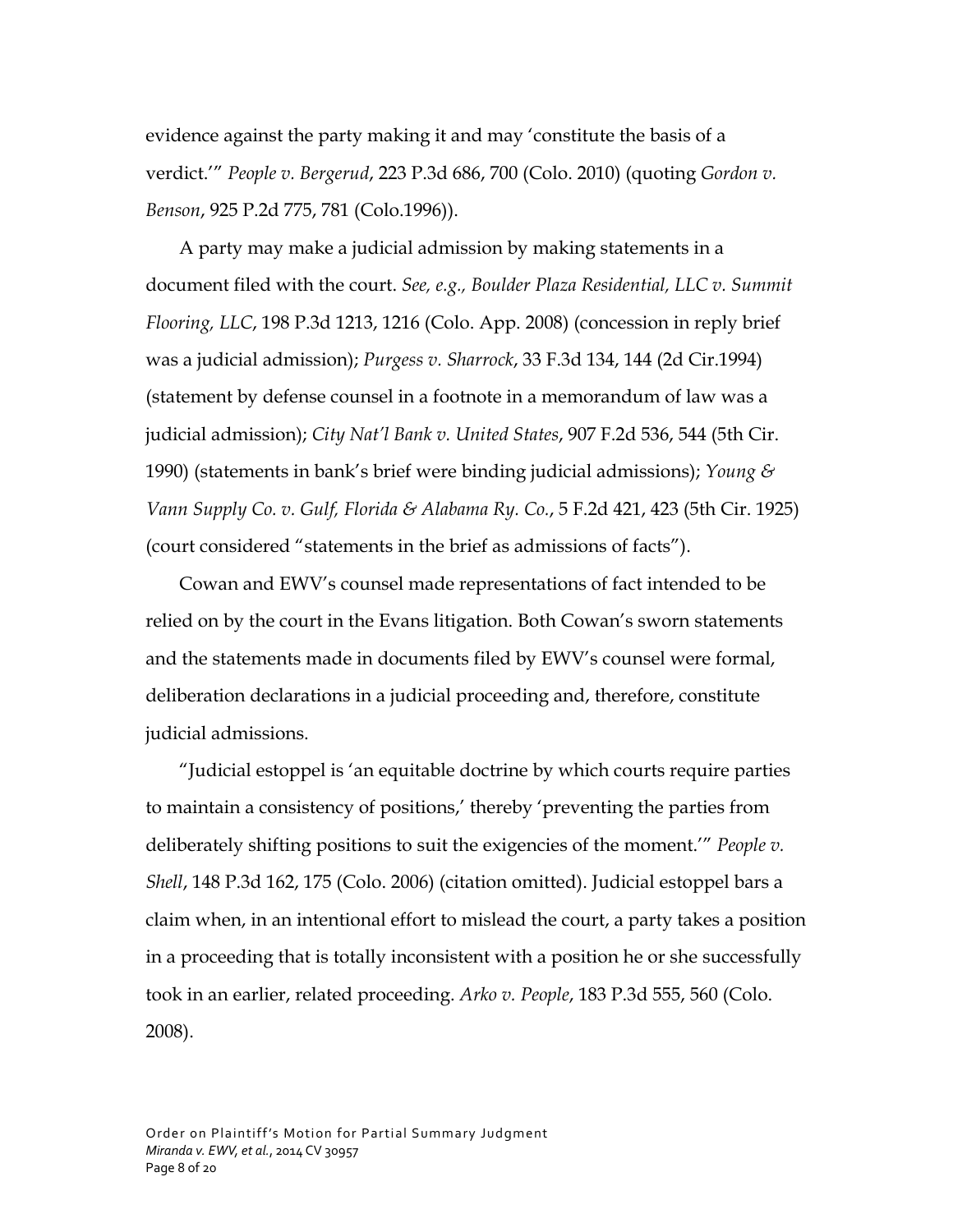For judicial estoppel to apply, five conditions must be met: (1) the two positions must be taken by the same party (or parties in privity with each other); (2) the positions must be taken in the same or related proceedings involving the same party (or parties in privity with each other); (3) the party taking the positions must have been successful in maintaining the first position and must have received some benefit in the first proceeding; (4) the inconsistency must be part of an intentional effort to mislead the court; and (5) the two positions must be totally inconsistent—the truth of one position must necessarily preclude the truth of the other. *Estate of Burford v. Burford*, 935 P.2d 943, 948 (Colo. 1997).

In the Evans litigation, EWV took the position it could not remove the mobile homes because it did not hold title to them. EWV also asserted that it first had to obtain certificates of abandonment from Evans, which Evans had refused to provide. EWV successfully maintained these positions and obtained a benefit when I denied Evans' motion for summary judgment in reliance on EWV's positions.

The defendants take the position here that EWV did have title to some of the mobile homes and that the homes could be removed without first obtaining a certificate of abandonment. So the defendants' position here is contrary to the one they took in the Evans litigation: that the mobile homes could not be legally removed because EWV did not hold title and no certificates of abandonment had been issued—as of May 30, 2014—more than a month after the agreement had been made with Miranda. The defendants' position here is totally inconsistent with the position that EWV took in the Evans litigation.

I conclude that this inconsistency is intended to mislead the court. When EWV made the representations in the Evans litigation, Cowan was fully aware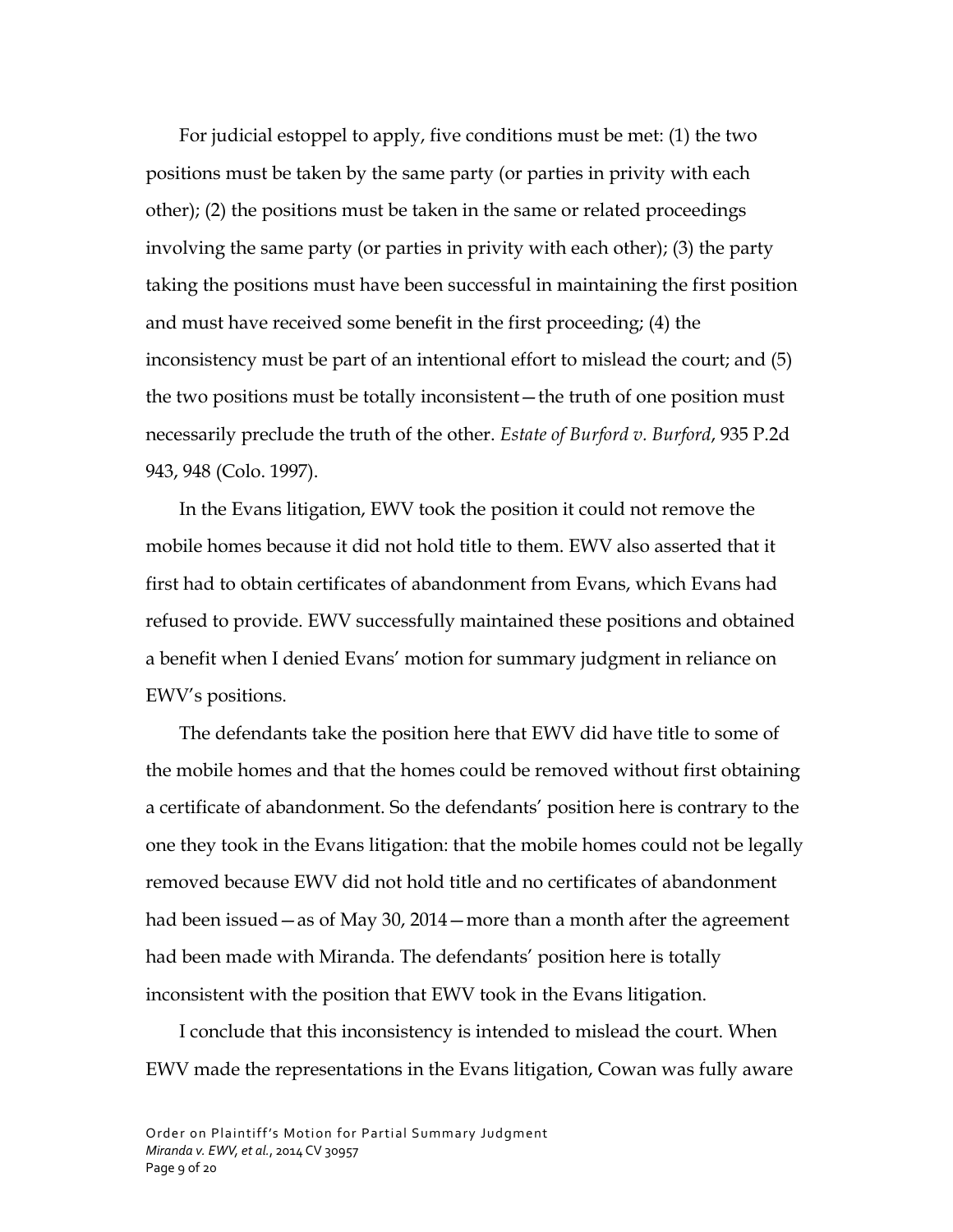of the agreement with Miranda. EWV and its attorneys went so far as to provide a copy of the agreement with Miranda in the Evans litigation, while simultaneously representing that *none* of the mobile homes on EWV's property could be "legally disturbed" because of the lack of proper title and Evans' alleged improper refusal to issue certificates of abandonment. The defendants attempt to characterize their positions in the Evans litigation as propositions of law, rather than representations of fact. But I am not persuaded. Whether EWV had title to the mobile homes is a question of fact, as is whether Evans had issued certificates of abandonment. Based on these representations of fact, EWV contended in the Evans litigation that the agreement with Miranda could not be legally performed.

Thus, the doctrines of judicial admission and judicial estoppel apply here to prevent the defendants from shifting their positions to meet the exigencies of this case. Consequently, I reject the defendants' assertions that EWV actually *did*  have title to the mobile homes and that Miranda theoretically *could* have removed the mobile homes from EWV's property as soon as the agreement was made.

Instead, the defendants are bound here by their judicial admissions that EWV did not hold title to the mobile homes and that the homes could not be legally removed from EWV's property without first obtaining certificates of abandonment from Evans. EWV is further bound by its judicial admission that, at least as of May 30, 2014, Evans had refused to provide EWV with the necessary certificates "to legally disturb the homes."

Also, nothing in EWV's agreement required Miranda to first obtain a certificate of abandonment before removing a mobile home from EWV's property. The agreement purported to transfer ownership of the mobile homes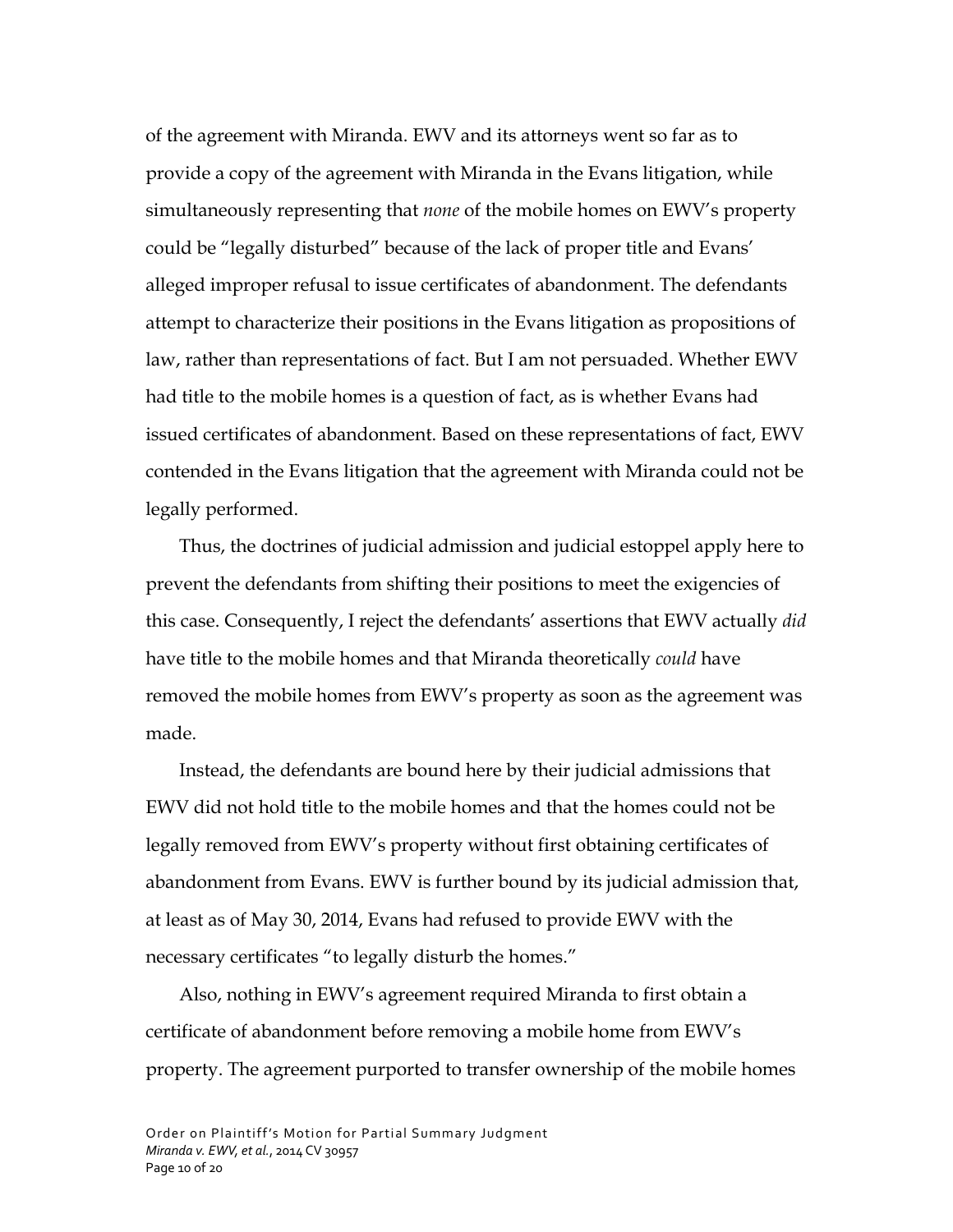to Miranda; it did not purport to grant Miranda the right to recover abandoned property located on EWV's premises after securing the legal right to do so. The defendants still insist here that all the mobile homes were abandoned, which contradicts their contention that EWV had title to some of the mobile homes. And while the defendants have submitted documents that show *Cowan* had title to some of the mobile homes, they have not produced any evidence that *EWV* actually had title to even one of the mobile homes covered by the agreement with Miranda.

I cannot tell if Cowan and EWV's lawyers were trying to mislead the court in the Evans litigation by asserting that EWV did not hold title to any of the mobile homes—knowing full well that Cowan did hold title to some of the homes. If so, that tactic has backfired. I will hold Cowan and EWV to their earlier position, which is that all the mobile homes<sup>[1](#page-10-0)</sup> had been abandoned at the time that the agreement with Miranda was made, so that no one, including EWV, held title to the homes as of May 30, 2014.

An illegal contract is "a promise that is prohibited because the performance, formation, or object of the agreement is against the law." *Contract – Illegal Contract, Black's Law Dictionary* (10th ed. 2014); *see also* 17A Am. Jur. 2d *Contracts* § 223 (2015). Contracts in violation of statutory prohibitions are void. *E.g., Amedeus Corp. v. McAllister*, 232 P.3d 107, 109 (Colo. App. 2009). "In Colorado, courts generally will not enforce an illegal contract based upon the elementary principle that one who has himself participated in a violation of law cannot be permitted to assert in a court of justice any right founded upon or growing out of the illegal transaction." *Guardian Title Agency, LLC v. Matrix Capital Bank*, 141 F. Supp. 2d 1277, 1281 (D. Colo. 2001) (citation omitted). "An agreement to do

 $\overline{a}$ 

<span id="page-10-0"></span><sup>&</sup>lt;sup>1</sup> Except for one mobile home, which was not part of the agreement with Miranda.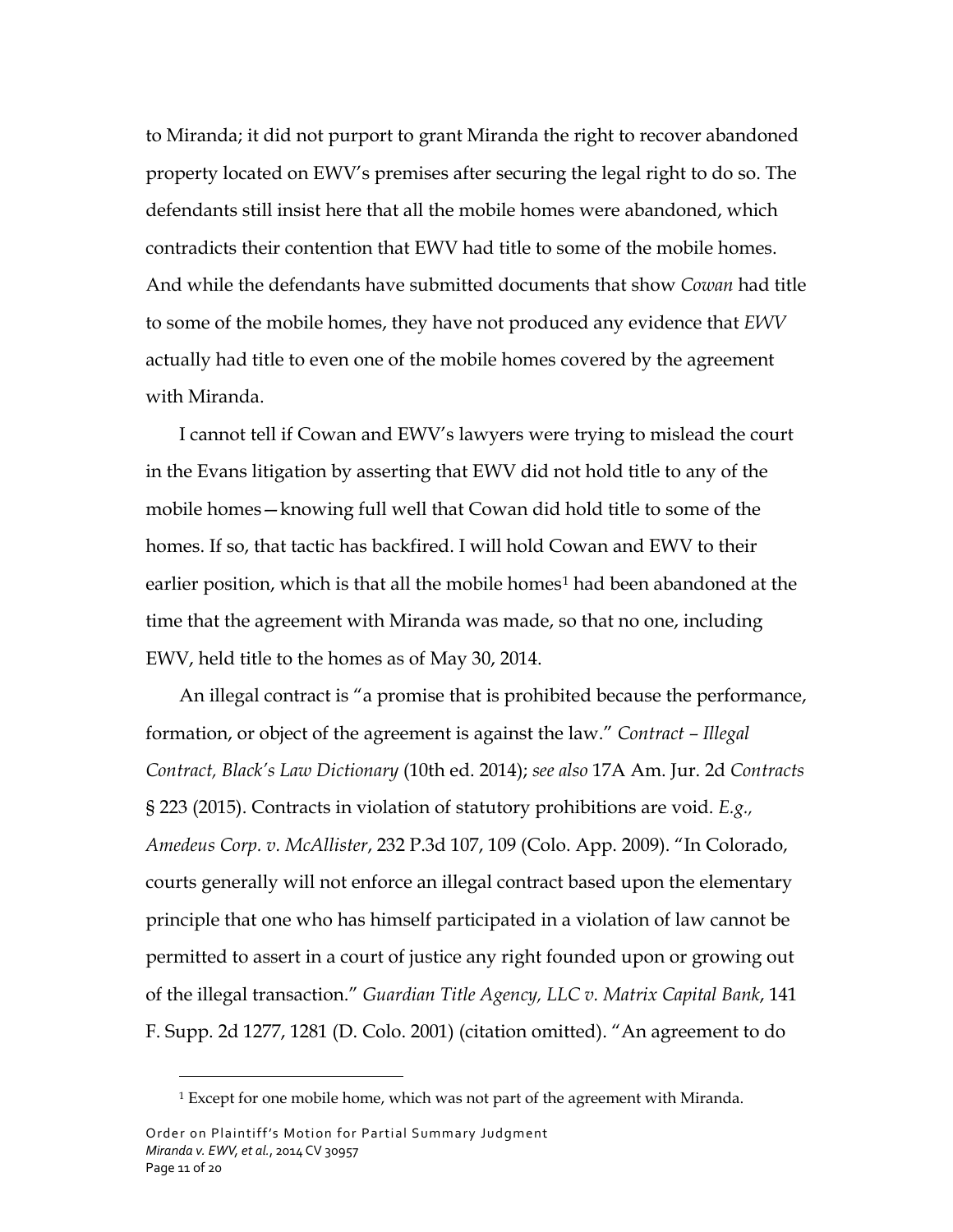an illegal act is itself illegal …. A contract that is illegal or in violation of the law is void, as is a contract that aids or assists any party in violating the law." *Contracts*, *supra,* § 223 (footnotes omitted).

"Where a transaction is in violation of the plain terms of a statute and where the parties know they are violating the law, the courts will leave the parties where they find them, and will not lend their aid to enforce the contract or grant relief to one of the parties because of a violation of the terms of such contract by the other." *Woodward v. Jacobs*, 541 P.2d 691, 692 (Colo. App. 1975) (quoting *Potter v. Swineheart*, 117 Colo. 23, 26, 184 P.2d 149, 151 (1947)). Courts will not only decline to enforce an illegal agreement, but will also not enforce any rights springing from those agreements. *Contracts*, *supra*, § 295; *Guardian Title*, 141 F. Supp. 2d at 1281 (applying the general principle under Colorado law that one who participates in a violation of the law cannot assert any right founded in or proceeding from an illegal transaction).

Thus, the question is whether EWV had an "illegal purpose" in contracting with Miranda to remove mobile homes from EWV's property. In light of EWV's judicial admissions that the mobile homes could not legally be removed at the time of the formation of the contract, I conclude that EWV had an illegal purpose: to circumvent the restrictions imposed by state law and the governmental authorities of Evans and FEMA. EWV's principal, Cowan, was fully aware of these restrictions when the contract with Miranda was formed. Both Cowan and EWV represented in the Evans litigation that the agreement with Miranda could not be legally performed at the time of its making.

EWV could not contract for Miranda to violate the law. And EWV did not require Miranda to first obtain a certificate of abandonment before removing mobile homes from its property for which EWV had not transferred title to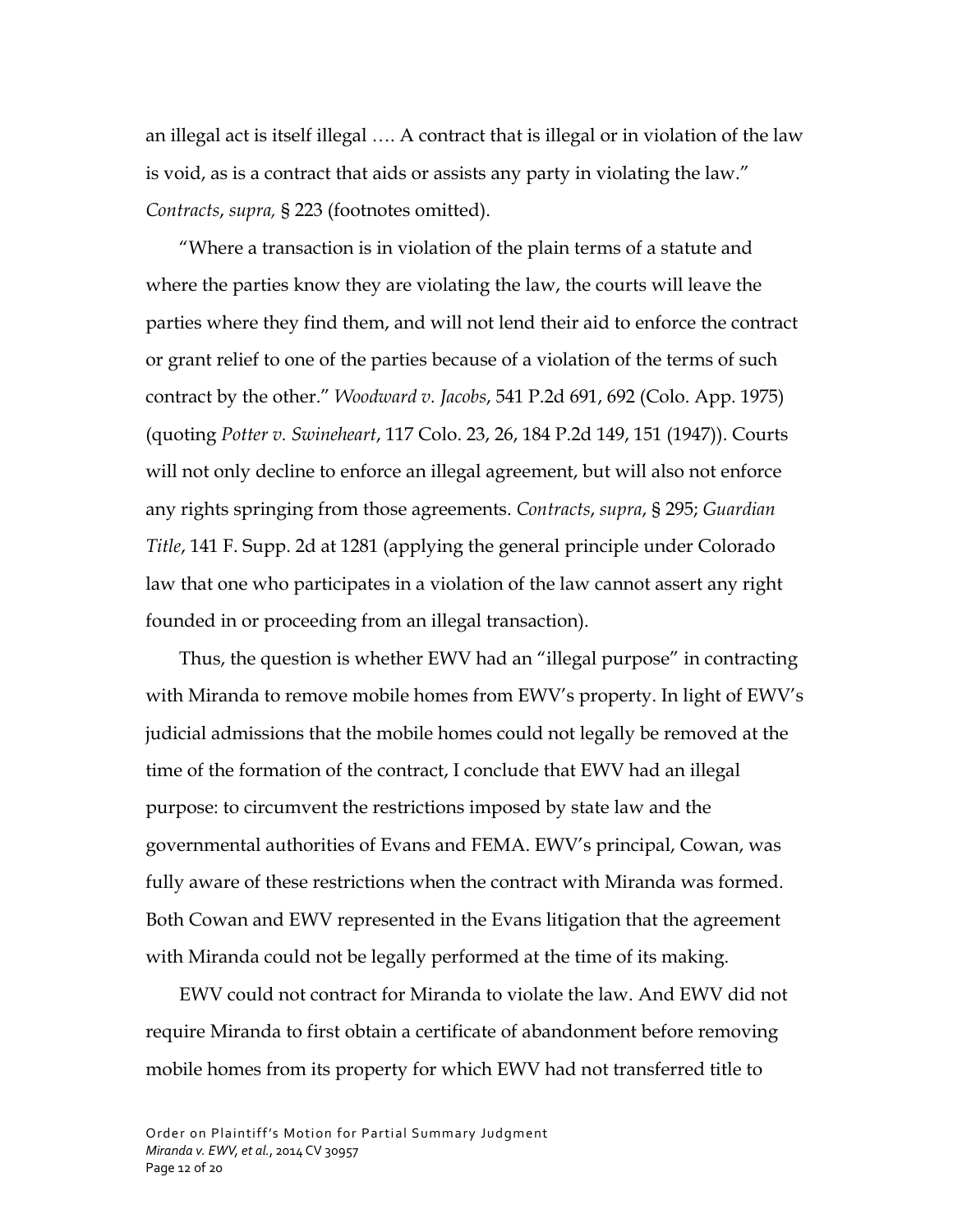Miranda. I therefore conclude that the EWV's agreement with Miranda is void because it required Miranda to do what EWV has admitted would be an illegal act.

Further, § 38-29-106, C.R.S. 2014, requires that title to a manufactured home be transferred to the buyer in connection with any sale. In light of EWV's admission that it did not have title to the mobile homes at the time of the making of the agreement, the transfer of EWV's purported interest in those homes violated the statute. (And if EWV truly had title to the mobile homes, then § 38-29-112 would have required that title be formally transferred to Miranda; not simply transfer whatever right or interest that EWV might have in the homes through a quitclaim deed.) So even if EWV had not intended to circumvent the restrictions imposed by Evans, Colorado, and FEMA on removing the mobile homes affected by the flood, the agreement is still void because it violated the statutory requirements of § 38-29-106.

# **2. EWV's agreement with Miranda was illusory and lacked consideration.**

As pointed out by Miranda, the agreement required significant performance from him, with substantial risk for non-performance. EWV now seeks \$273,000 as damages for Miranda's non-performance. Meanwhile, EWV had no obligations—and no risk—under the agreement. EWV promised only to sell whatever interest it had in the mobile homes—but EWV has made judicial admissions that it did not hold title to the mobile homes and had been unable to obtain certificates of abandonment. So EWV sold nothing to Miranda, and in exchange, Miranda agreed to remove mobile homes from EWV's property that otherwise cost \$273,000 to remove.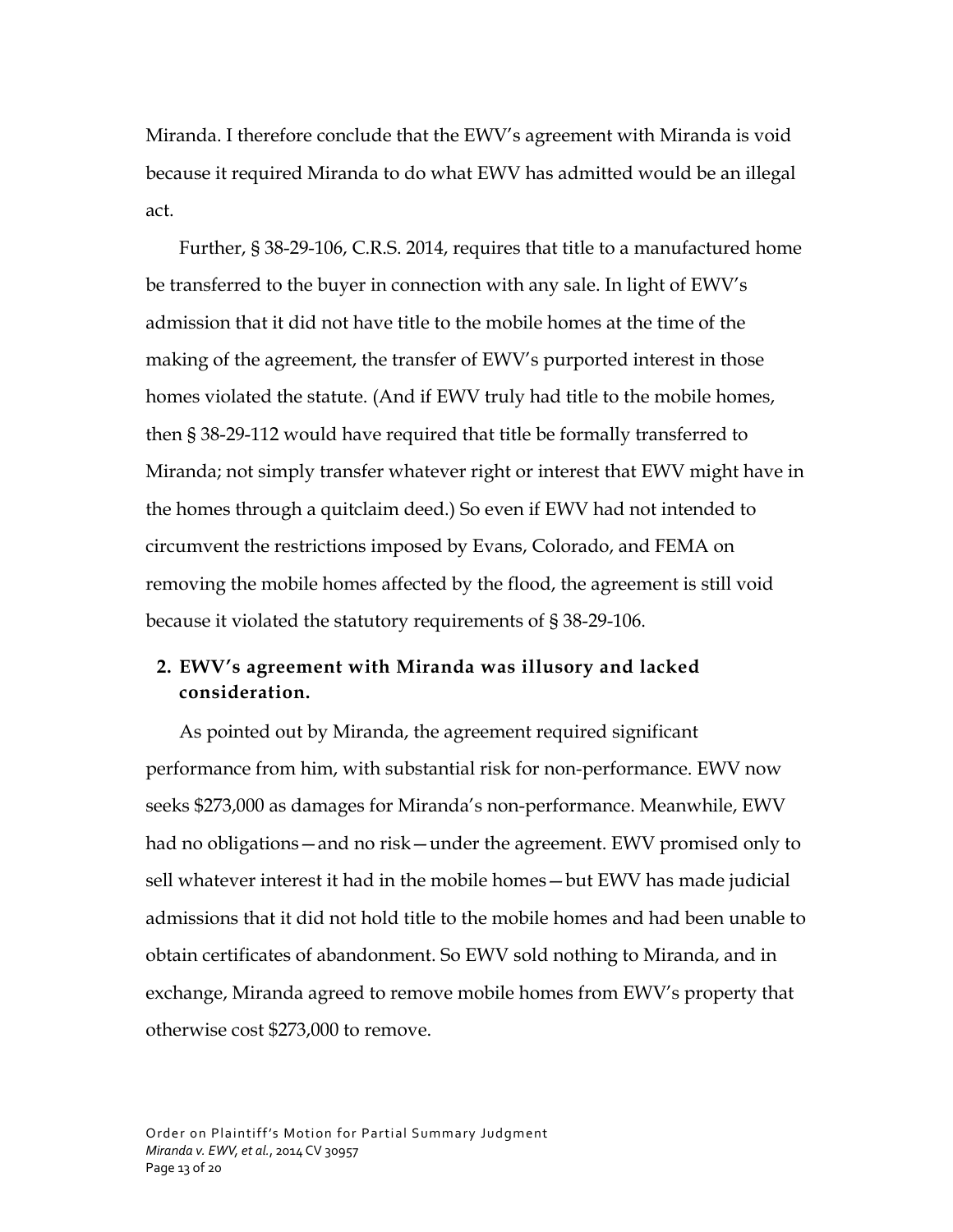So the promise that EWV made to induce Miranda to enter into the contract was empty and illusory. An illusory promise is one that by its "terms make[s] performance entirely optional with the 'promisor.'" RESTATEMENT (SECOND) OF CONTRACTS § 2 cmt. e (1981). The term describes "words in promissory form that promise nothing," such as when "the promisor retains an unlimited right to decide later the nature or extent of his or her performance. This unlimited choice in effect destroys the promise and makes it illusory." *Flood v. ClearOne Communications, Inc.*, 618 F.3d 1110, 1119-20 (10th Cir. 2010) (quoting *Peirce v. Peirce*, 994 P.2d 193, 199 n.5 (Utah 2000), and R. Lord, 1 *Williston on Contracts* § 4:27, at 804-05 (4th ed. 2007)); *see also Sentinel Acceptance Corp. v. Colgate*, 162 Colo. 64, 67-68, 424 P.2d 380, 382 (1967) (where a seller agreed to pay an amount for each "qualified" demonstration, but whether a demonstration was "qualified" was entirely up to seller, the agreement was illusory).

EWV's promise was illusory because the agreement did not require EWV to take the steps necessary to transfer title to Miranda. EWV has made clear that, "[i]n agreeing to give away the mobile homes, EWV made 'no warranty of title' and 'disclaimed all express and implied warranties, including merchantability or fitness for a particular use purpose of any other warranty, express or implied.'" *Def.'s Mot. for Summ. Judg. on Pls.' Claim for Breach of Contract and on Def. EWV, LLC's Countercl.*, p. 5, filed 5/8/15. EWV disclaims any legally binding obligation to Miranda.

That means EWV retained the unlimited right to decide later the nature or extent of its performance under the contract, which renders EWV's promises illusory. And because the agreement was between Miranda and EWV, even if Cowan held title to some of the mobile homes, in light of EWV's disclaimers in the agreement, Miranda had no recourse to force EWV—or Cowan—to take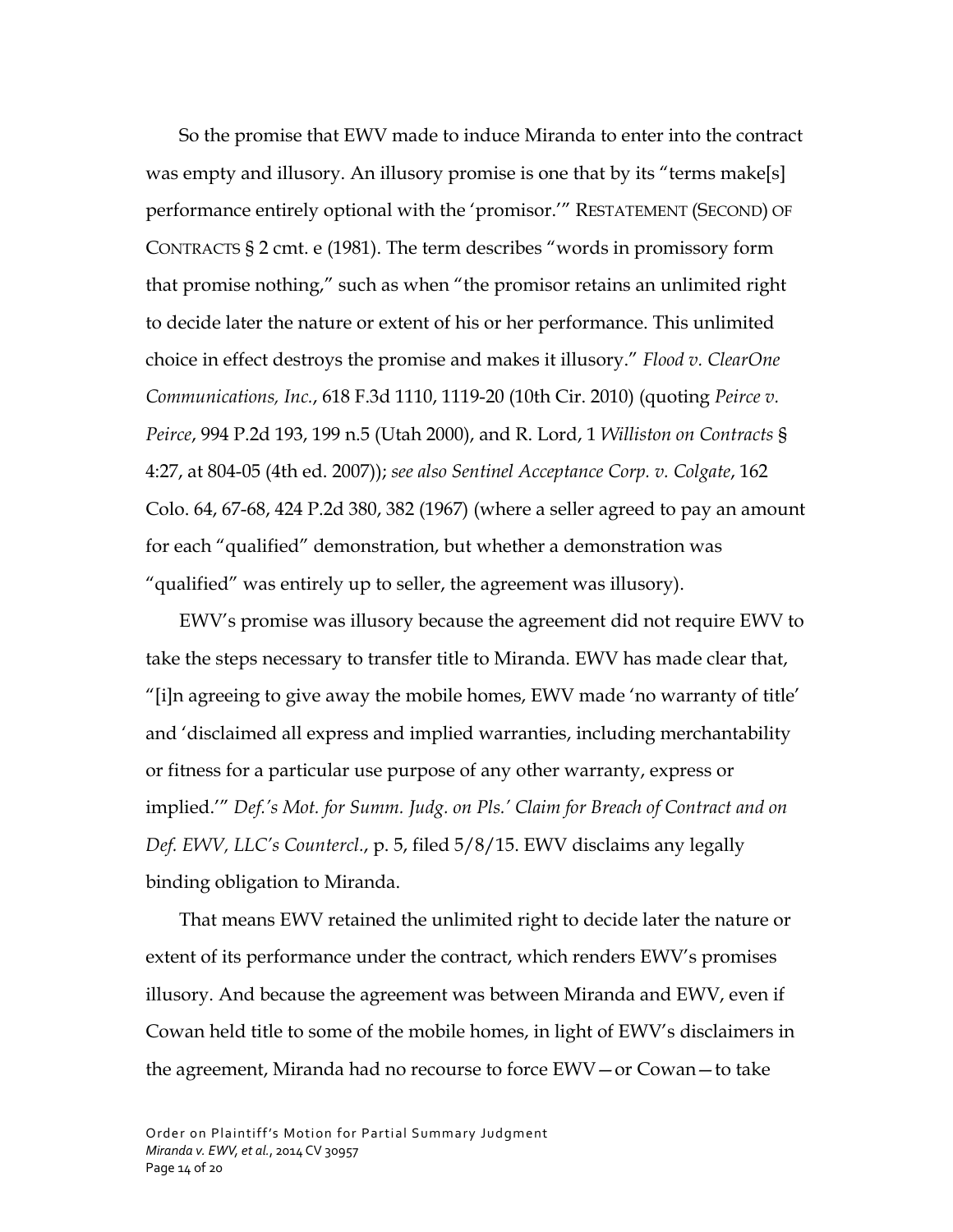further action to transfer title to the mobile homes to him. The agreement leaves Miranda powerless to effectuate the purported sale of the mobile homes from EWV.

A party's promises are also illusory if that party does not give up anything of value and no rights are created that the other party did not already possess. *Bernhardt v. Hemphill*, 878 P.2d 107 (Colo. App. 1994) (time-share contracts between motel and owners of motel which purported to confer on owners the right to use motel accommodations that they already owned were "illusory" and were invalid; owners did not give up anything of value and no rights were created that owners did not already possess). An illusory promise is one that appears to be real, but in reality offers nothing: "Whereas a real promise can be consideration for a contract, an illusory promise cannot. If all the consideration given by one party to a contract consists of illusory promises, then the party has provided no consideration and cannot enforce the contract." *In re Cox Enterprises, Inc. Set-top Cable Television Box Antitrust Litig.*, 835 F.3d 1195, 1209 (10th Cir. 2016).

So where a party does "not own any right, title, or interest in the subject properties it purported to convey," any deed executed by that party "is patently invalid and contains an illusory grant." *GMAC Mortgage Corp. v. PWI Grp.*, 155 P.3d 556, 557-58 (Colo. App. 2006) (where corporation did not own any right, title, or interest in the subject properties it purported to convey to the public trustee, its deed of trust constituted a spurious document pursuant to § 38–35–  $201(3)$ , C.R.S. 2006). And "[w]here an illusory promise is made, that is, a promise merely in form, but in actuality not promising anything, it cannot serve as consideration. "R. Lord, 3 *Williston on Contracts* § 7:7 (4th ed. 2007).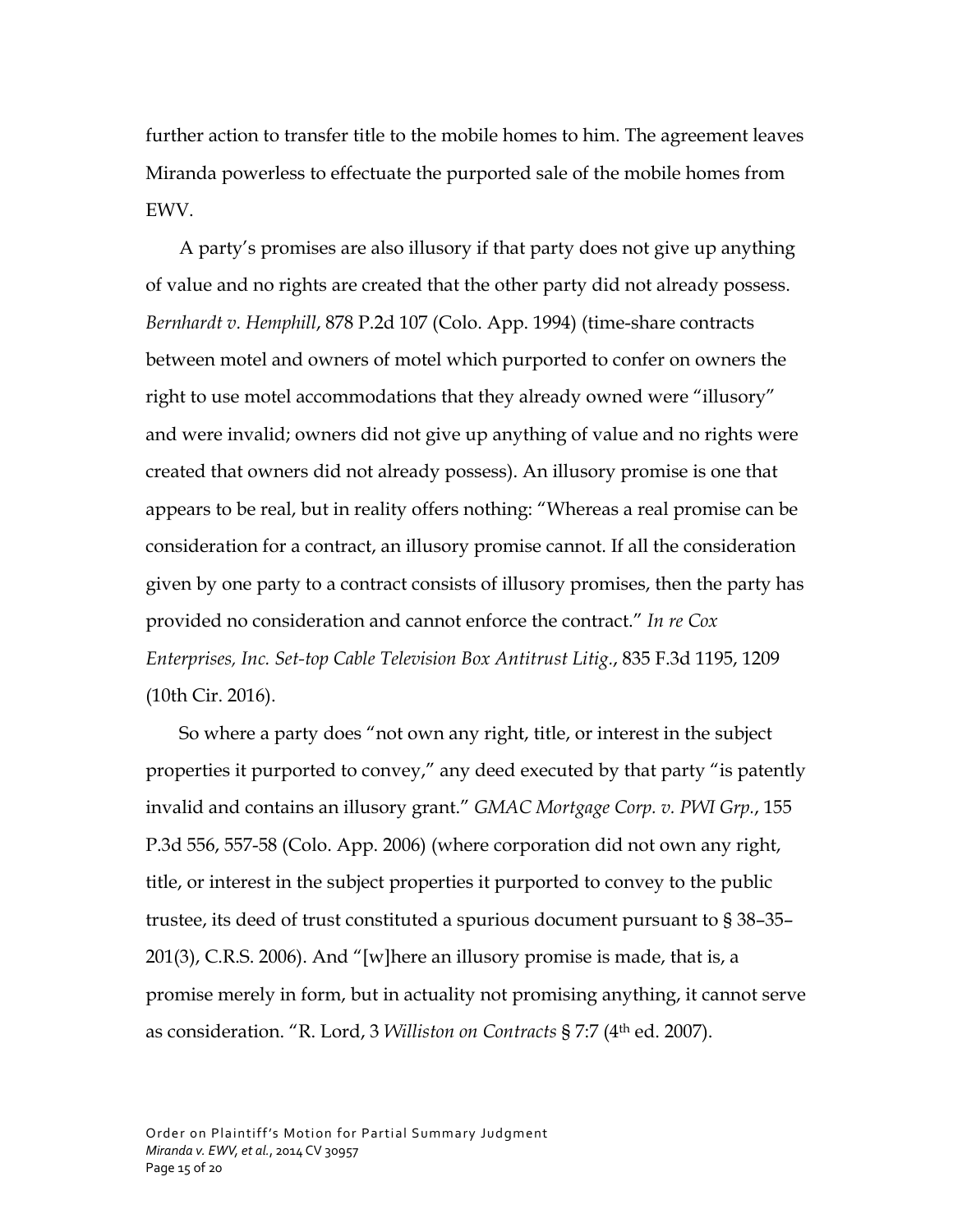As Cowan declared in an affidavit previously submitted in this case, "The entire relationship between Jose Miranda and EWV is based upon the Quit Claim Bill of Sale under which Mr. Miranda acquired EWV's legal interest in the abandoned mobile homes, free of charge, in exchange for Miranda's agreement to remove the mobile homes by August 31, 2014." *Affidavit of Keith Cowan*, ¶ 10, filed 4/30/15. But EWV had no interest in the mobile homes to convey to Miranda. And Miranda did not obtain EWV's illusory interests in the mobile homes "free of charge." Far from it: Miranda incurred the obligation to pay for EWV's substantial removal costs.

An agreement not supported by consideration is unenforceable. *Ireland v. Jacobs*, 114 Colo. 168, 174, 163 P.2d 203, 206 (1945). "Consideration may be defined as 'a benefit received or something given up as agreed upon between the parties.'" *Compass Bank v. Kone*, 134 P.3d 500, 502 (Colo. App. 2006) (quoting CJI-Civ. 4th 30:5 (1998)). Consideration may consist of (1) an act other than a promise; (2) a forbearance; or (3) the creation, modification, or destruction of a legal relation. RESTATEMENT (SECOND) OF CONTRACTS § 71 (1981). And, as pointed out by the defendants in their *Response*, "[c]onsideration is not to be measured in the light of the eventual success or failure under a contract but rather consideration is measured as of the time of making the contract." *W. Fed. Sav. & Loan Ass'n of Denver v. Nat'l Homes Corp.*, 445 P.2d 892, 897–98 (Colo. 1968).

When the agreement at issue here was made, it was not supported by consideration because EWV had no interest in the mobiles homes—so it gave up nothing and Miranda received nothing. EWV simply shifted the burden to remove the mobile homes to Miranda. The defendants try to rewrite the agreement by arguing that it granted Miranda the right to remove abandoned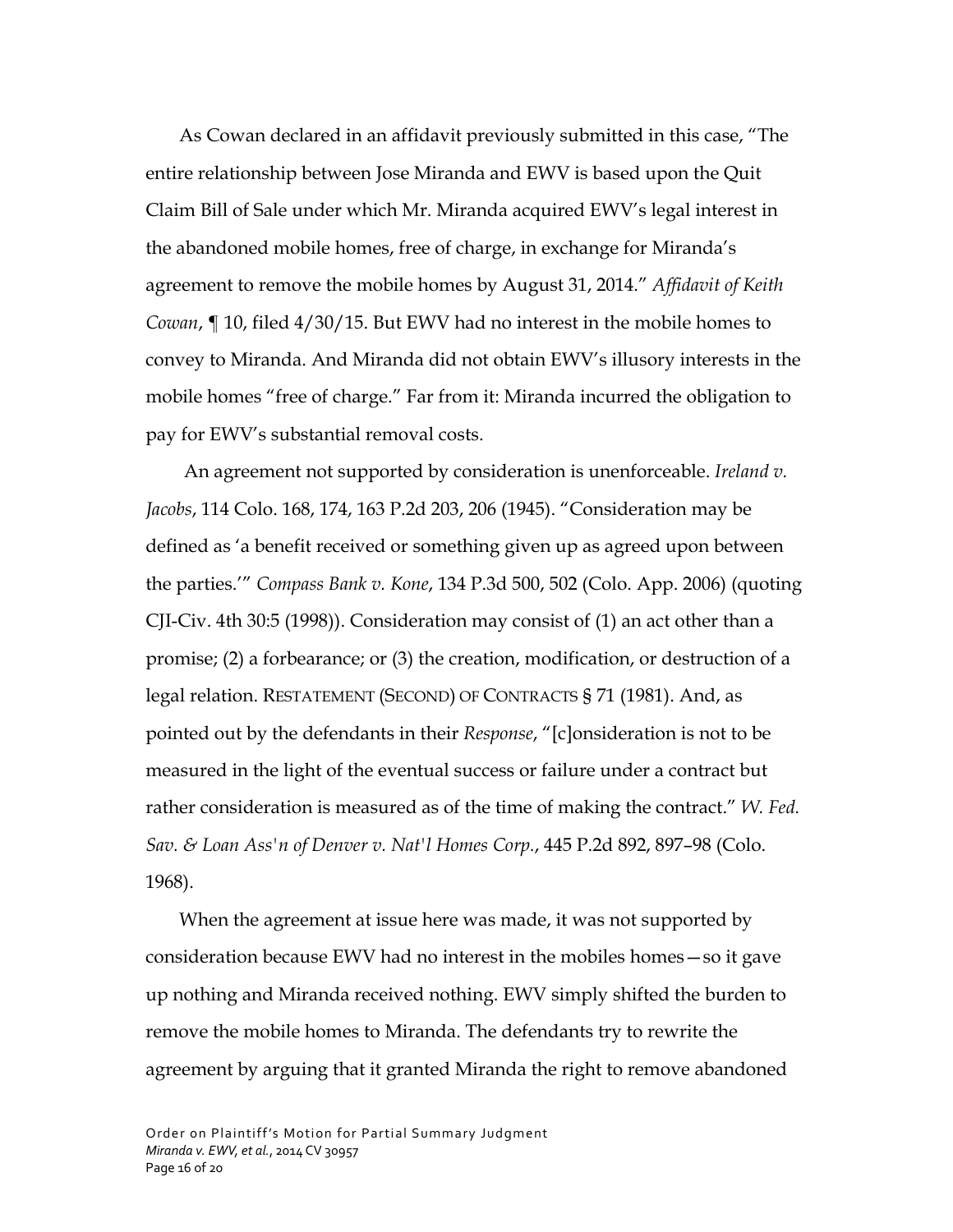mobile homes from EWV's property, and thus was supported by adequate consideration. But that is not what the actual language of the agreement says. Instead, EWV purported to *sell* the mobile homes to Miranda. And it was the *sale* of the mobile homes that was intended to be the consideration to induce Miranda to enter into the agreement. Miranda did not bargain to come onto EWV's property to remove mobile homes that were owned *by someone else*; he bargained to remove mobile homes that had been *sold* to him by EWV.

But since EWV had no right, interest, or title in the mobile homes at the time the contract was made, Miranda did not receive the consideration he bargained for. EWV did not agree to take any action or forbear from taking any action in exchange for Miranda's promises to perform. And because EWV did not hold title to the mobile homes, EWV was powerless to create a legal relationship between Miranda and the mobile homes when the agreement was made.

Consequently, the agreement that EWV reached with Miranda was illusory and lacked consideration, and is therefore unenforceable.

# **3. Miranda has not met his burden to show he is entitled to summary judgment on his claims for unjust enrichment, quantum meriut, and violation of the CCPA.**

Miranda seeks summary judgment on his claim for unjust enrichment. To recover for unjust enrichment, Miranda must prove that, (1) at his expense, (2) the defendants received a benefit (3) under circumstances that would make it unjust for the defendants to retain the benefit without paying. *Robinson v. Colo. State Lottery Div.*, 179 P.3d 998, 1007 (Colo. 2008).

A "claim for unjust enrichment may not be asserted if there is a valid contract covering the subject matter of the alleged obligation to pay." *Jorgensen v. Colo. Rural Props., LLC*, 226 P.3d 1255, 1259 (Colo. App. 2010) (citing *Bedard v.*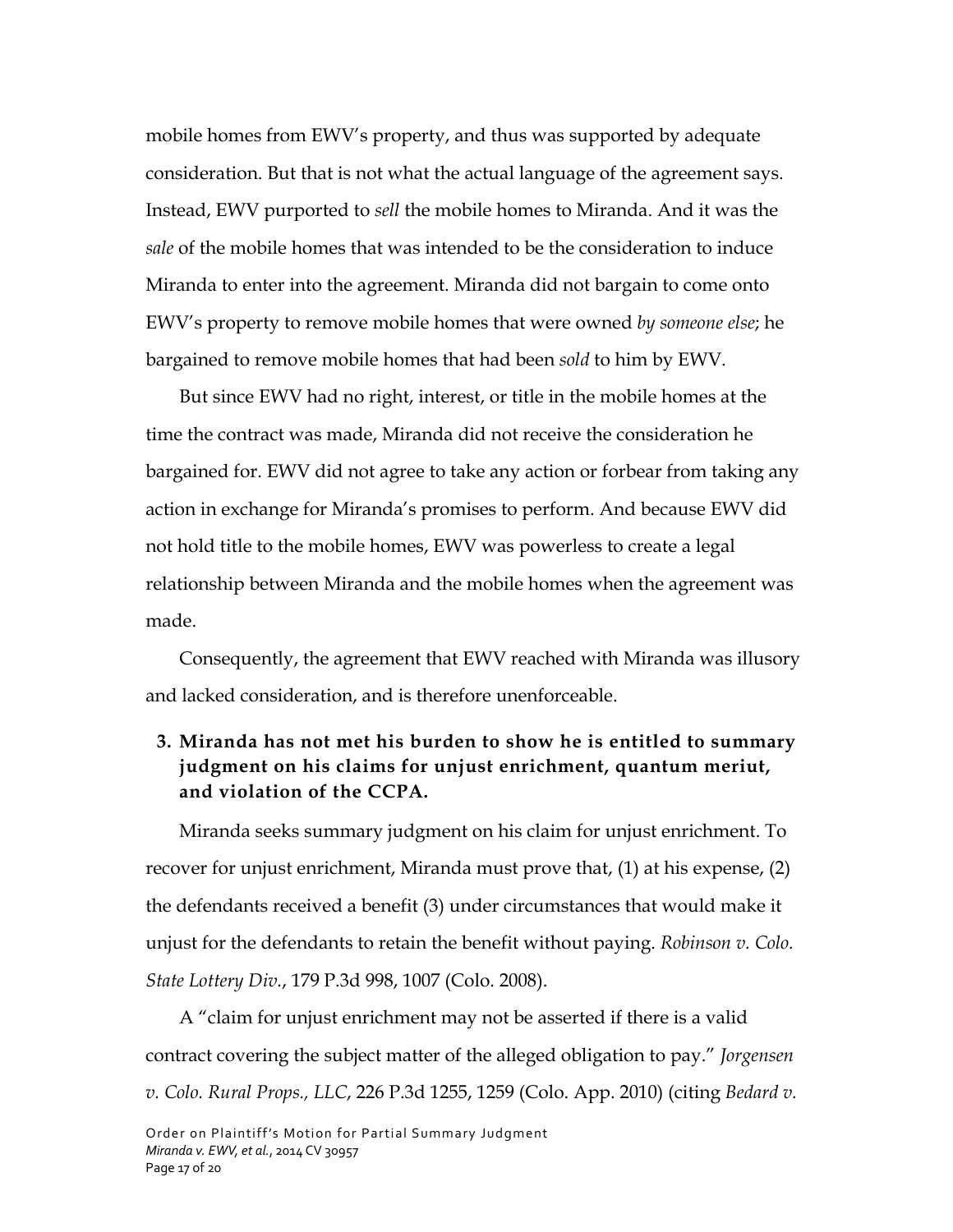*Martin*, 100 P.3d 584, 592 (Colo. App. 2004)). But, "[u]nder some circumstances, a party to an unenforceable express contract may recover under quantum meruit." *Dudding v. Norton Frickey & Associates*, 11 P.3d 441, 445 (Colo. 2000). Unjust enrichment and quantum meruit are equivalent theories for equitable relief. *See Jorgensen*, 226 P.3d at 1258; *see also* 26 Richard A. Lord, *Williston on Contracts* § 68:1, at 24 (4th ed. 2003) ("It has also been said that quantum meruit, quasi-contract, and an implied at law contract are equivalent terms for an equitable remedy.").

Because I have concluded that the agreement between EWV and Miranda is unenforceable, Miranda can validly assert a claim for unjust enrichment or quantum meruit. But, to be entitled to summary judgment, Miranda must show that the material facts in support of his claims are undisputed. While Miranda asserts in his motion that he expended nearly \$200,000 in cleaning up EWV's property, he has not supported this assertion by affidavit or other admissible evidence. While it cannot be reasonably disputed that the defendants received a benefit from not having to remove the mobile homes and other debris that Miranda removed, a genuine dispute exists as to whether the circumstances here make it unjust for the defendants to retain that benefit without paying.

Miranda has therefore not met his burden to show that he is entitled to summary judgment on his claims for unjust enrichment and quantum meruit.

To prove a private cause of action for deceptive trade practices under the Colorado Consumer Protection Act (CCPA), a plaintiff must show, among other elements, that the challenged practice "significantly impacts the public as actual or potential consumers of the defendant's goods, services, or property." *Rhino Linings USA, Inc. v. Rocky Mountain Rhino Lining, Inc.*, 62 P.3d 142, 147 (Colo. 2003). This requirement means that "[w]hen a transaction is no more than a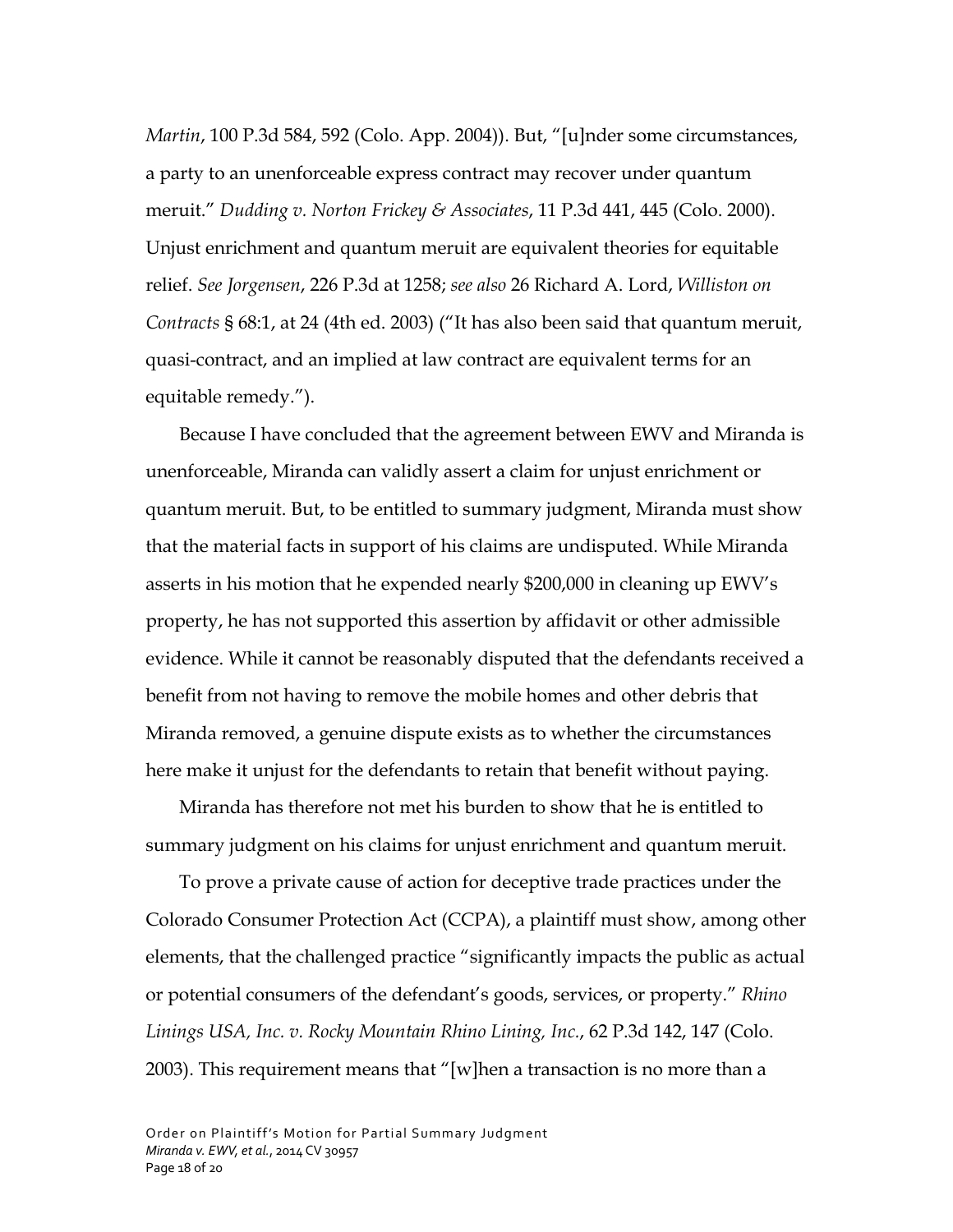private dispute, … 'it may be more difficult to show that the public has an interest in the subject matter....'" *Id.* at 150 (quoting *Hall v. Walter*, 969 P.2d 224, 238 (Colo.1998) (Scott, J., dissenting)). This element is critical to determining whether a plaintiff has standing to bring a claim under the CCPA. *See Anson v. Trujillo*, 56 P.3d 114, 118 (Colo. App. 2002).

In evaluating the public impact of an allegedly deceptive trade practice, three considerations are particularly relevant: (1) the number of consumers directly affected by the practice; (2) the relative sophistication and bargaining power of the consumers affected by the practice; and (3) evidence that the practice previously impacted other consumers or has significant potential to do so in the future. *Martinez v. Lewis*, 969 P.2d 213, 222 (Colo. 1998).

Miranda contends that the defendants made material misrepresentations by failing to disclose to him and the public at large that the trailers were "Tier 1 material" and were deemed non-habitable and slated for destruction. Miranda argues that these misrepresentations created a significant risk that the public would be adversely impacted as potential consumers of unsafe mobile homes. But a genuine dispute exists as to the nature and extent of the alleged misrepresentations and Miranda has not supported his allegations about the potential public impact by affidavit or other admissible evidence.

Miranda has therefore not met his burden to show that he is entitled to summary judgment on his CCPA claim.

#### **ORDER**

Accordingly, the *Plaintiff's Motion for Partial Summary Judgment* is GRANTED IN PART and DENIED IN PART.

Summary judgment enters in favor of Plaintiff Jose Miranda, and against all defendants, as to the plaintiffs' first and second claims for relief for declaratory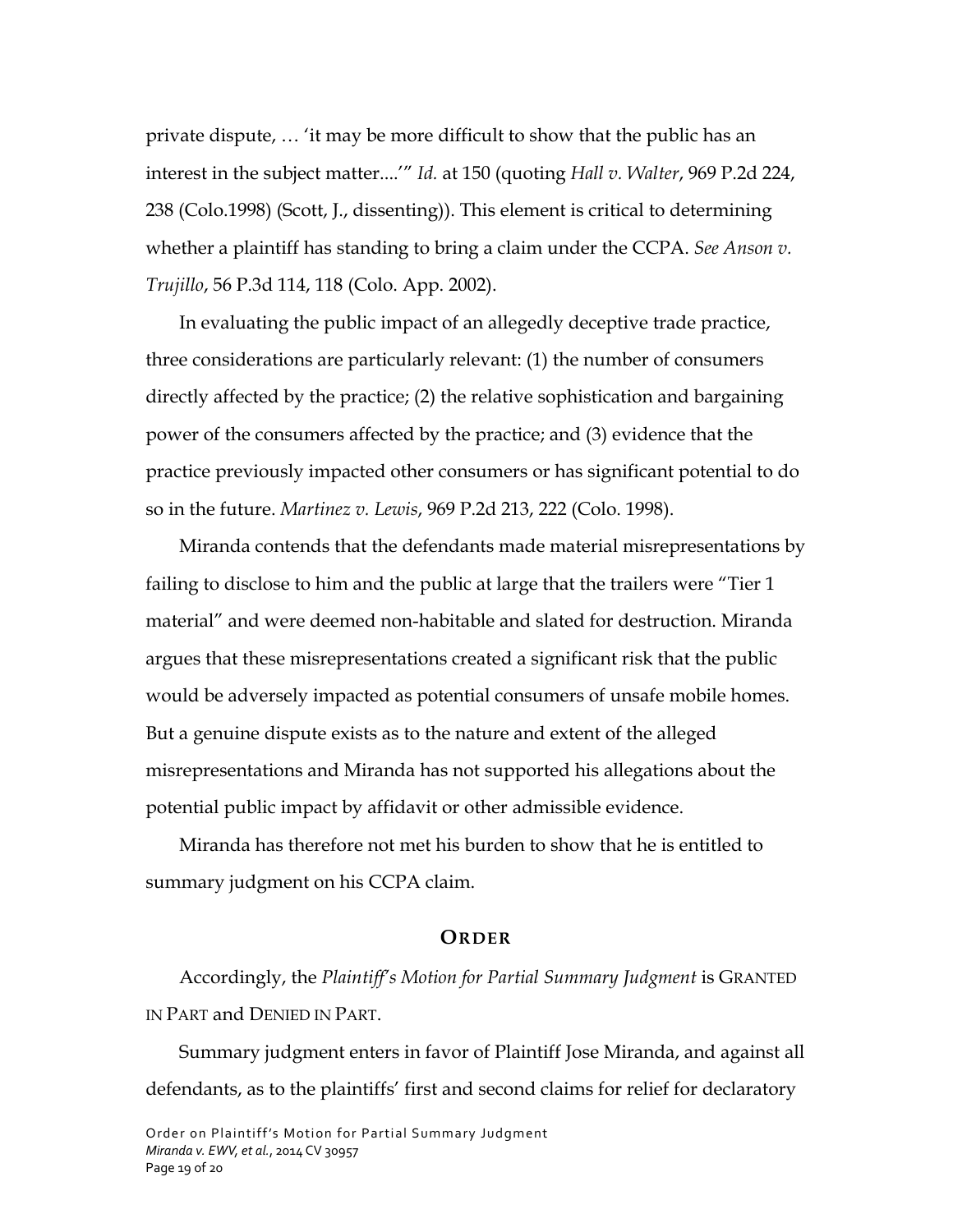judgment. I hereby declare that the April 2014 agreement between EWV and Miranda is void and unenforceable.

Based on this declaration, summary judgment enters in favor of Plaintiff Jose Miranda, and against Defendant EWV, as to EWV's first counterclaim for relief; and in favor of Plaintiff Jose Miranda, and against all defendants, as to the defendants' second counterclaim for relief.

The *Motion* is denied as to Miranda's remaining requests for summary judgment on his third, fourth, and ninth claims for relief.

*So Ordered:* March 1, 2017

BY THE COURT:

 $\frac{1}{2}$ Todd Taylor District Court Judge

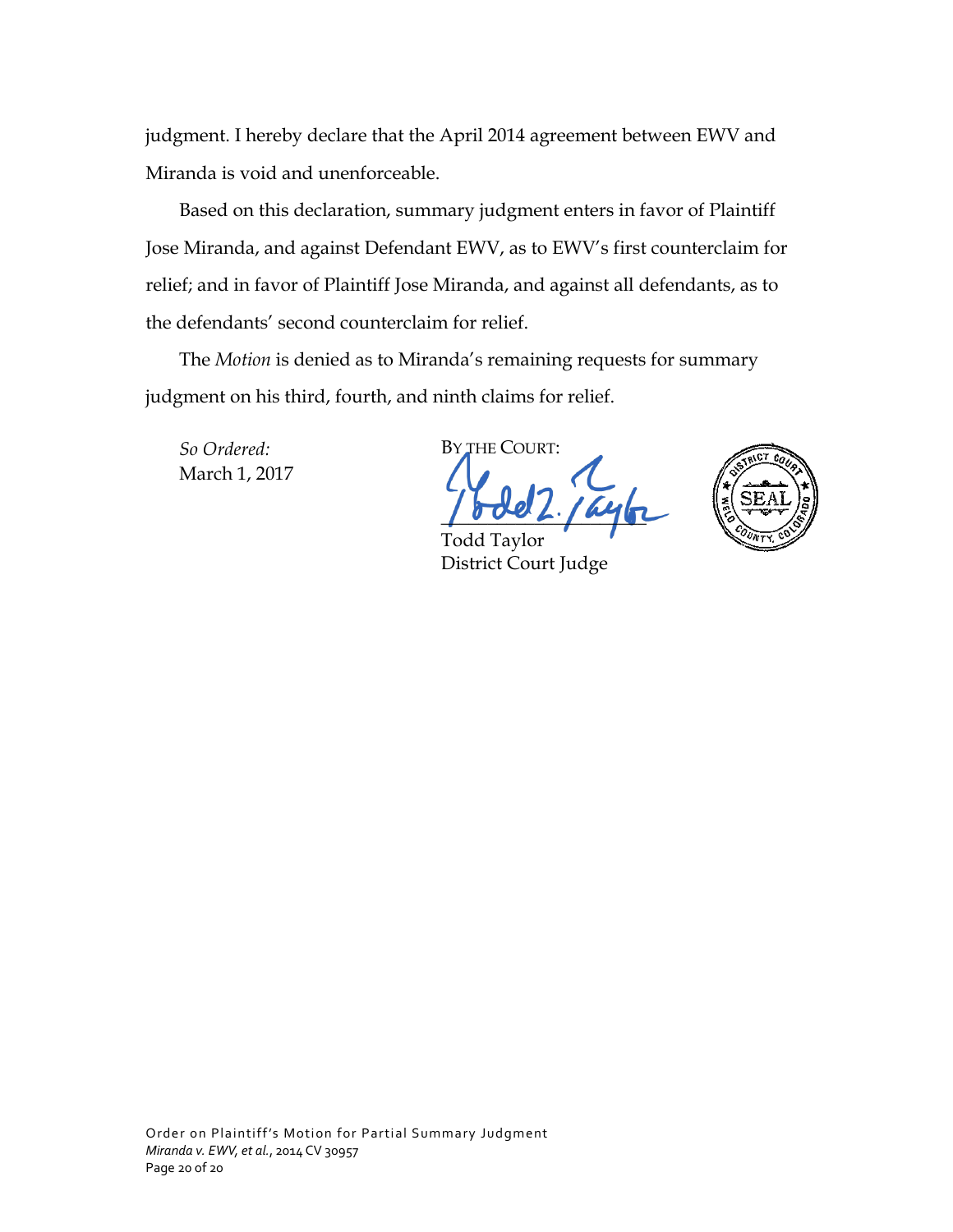| DISTRICT COURT, WELD COUNTY, COLORADO<br>901 9th Avenue, P.O. Box 2038, Greeley, CO 80632<br>$(970)$ 475-2400 |  | DATE FILED: July 29, 2016 2:44 PM<br><b>CASE NUMBER: 2014CV30957</b> |  |  |
|---------------------------------------------------------------------------------------------------------------|--|----------------------------------------------------------------------|--|--|
| Plaintiff: Jose A. Miranda                                                                                    |  | $\triangle$ COURT USE ONLY $\triangle$                               |  |  |
| $v$ .<br>Defendant: <b>EWV</b> , LLC                                                                          |  | Case No.<br>2014 CV 30957                                            |  |  |
|                                                                                                               |  | Division 4                                                           |  |  |
| Order on Plaintiff's Amended Motion for Sanctions Pursuant<br>to C.R.C.P. 37                                  |  |                                                                      |  |  |

The plaintiff, Jose Miranda, seeks sanctions against the defendant, EWV, for (1) EWV's failure to produce a witness who could answer questions about designated topics at a C.R.C.P. 30(b)(6) deposition; and for (2) EWV's failure to produce an affidavit from its principal, Keith Cowan, which was filed in another case, and which is relevant to the parties' claims and defenses. EWV opposes both requests. This motion was addressed at the hearing held July 15, 2016.

After reviewing the court file and considering the parties' arguments, I am convinced that EWV should be sanctioned.

# BACKGROUND

This case revolves around a catastrophic flood in September 2013, which caused devastation along the South Platte River in northern Colorado. EWV owned and operated a mobile home park in the City of Evans, near the banks of the South Platte River. Over 150 mobile homes in the park were damaged or destroyed by the flood. Because the mobile home owners had little motivation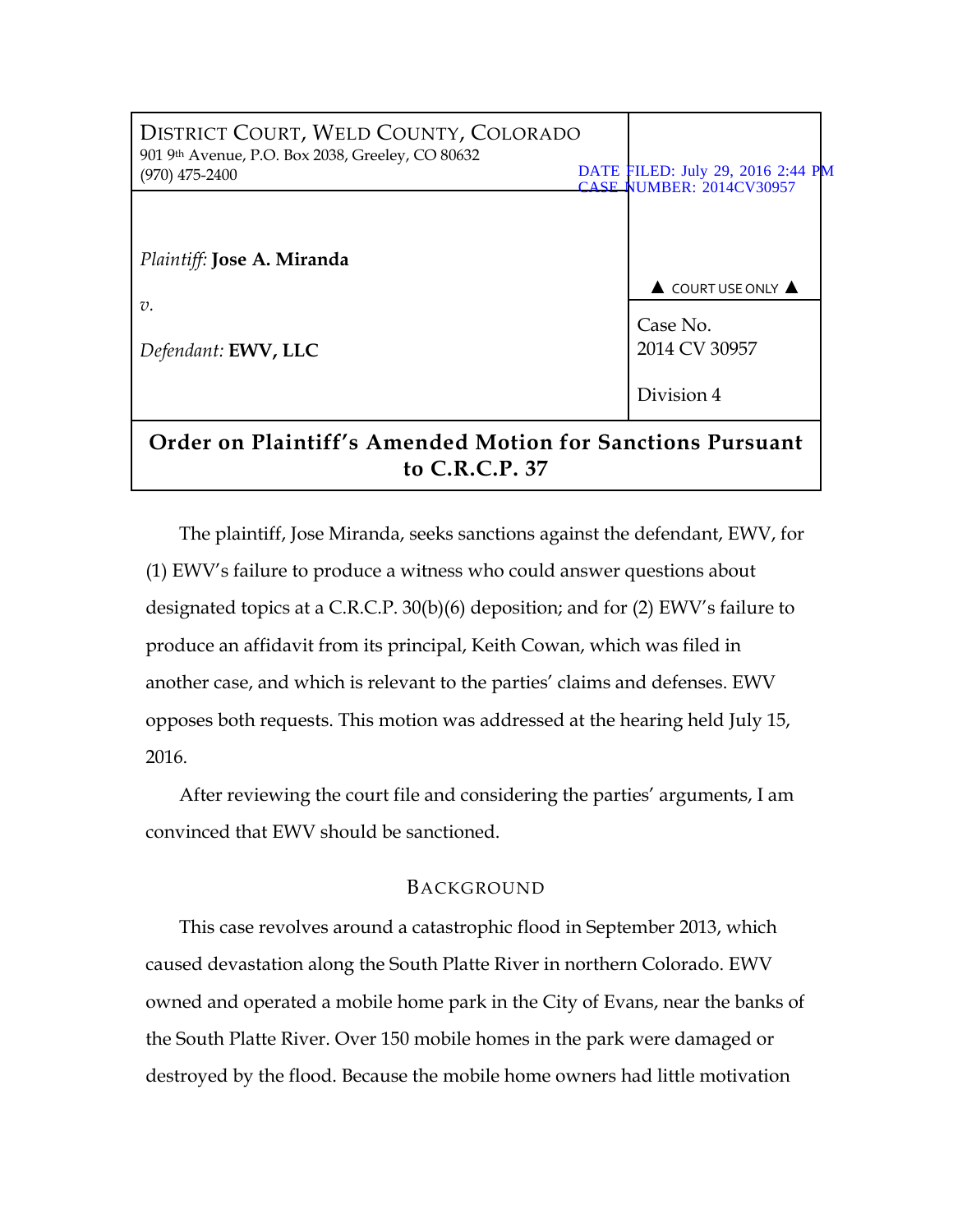to recover their damaged homes, and likely little financial resources, EWV was saddled with the obligation to remove the damaged mobile homes from its property—at a cost of hundreds of thousands of dollars.

To reduce its financial exposure, EWV came up with a plan to shift the financial risk for these cleanup costs. Believing that the mobile homes had been abandoned because of passing time, EWV offered the damaged mobile homes free to anyone who would remove them from EWV's property. To make the bargain even better for EWV, it required anyone who accepted the offer of a "free" mobile home to also indemnify EWV for the cost to remove the damaged mobile homes if EWV had to do it instead.

To broadcast this offer, EWV posted an internet advertisement. According to an affidavit from EWV's principal, Keith Cowan (submitted on April 30, 2015), the advertisement read:

> FREE MOBILE HOMES FLOOD DAMAGE AS IS. WE HAVE LOTS OF SINGLE WIDE AND DOUBLE WIDE MOBILE HOMES FOR YOU TO PICK FROM! HOME MUST BE COMPLETELY REMOVED OFF PROPERTY AND ALL CONTENTS THAT ARE IN THE HOME.… THESE WILL NOT LAST[.] COME TAKE YOUR PICK OF THE HOMES. THESE ARE FREE HOMES WITH NO KIND OF WARRANTY AND ARE SOLD AS IS FLOOD DAMAGE[.] WHAT YOU DO WITH THE HOME AFTER YOU REMOVE IT FROM THE SITE IT IS UP TO YOU AND AT YOUR OWN RISK.

### *Ex. C to Cowan Affidavit*, filed 4/30/15.

It appears this ad was posted in April 2014. While it represents that EWV owned the mobile homes and had the authority to give them away for free, one of the disputes here is whether EWV had that authority. Of the 153 mobile homes on its property, none were owned by EWV before the flood. A dispute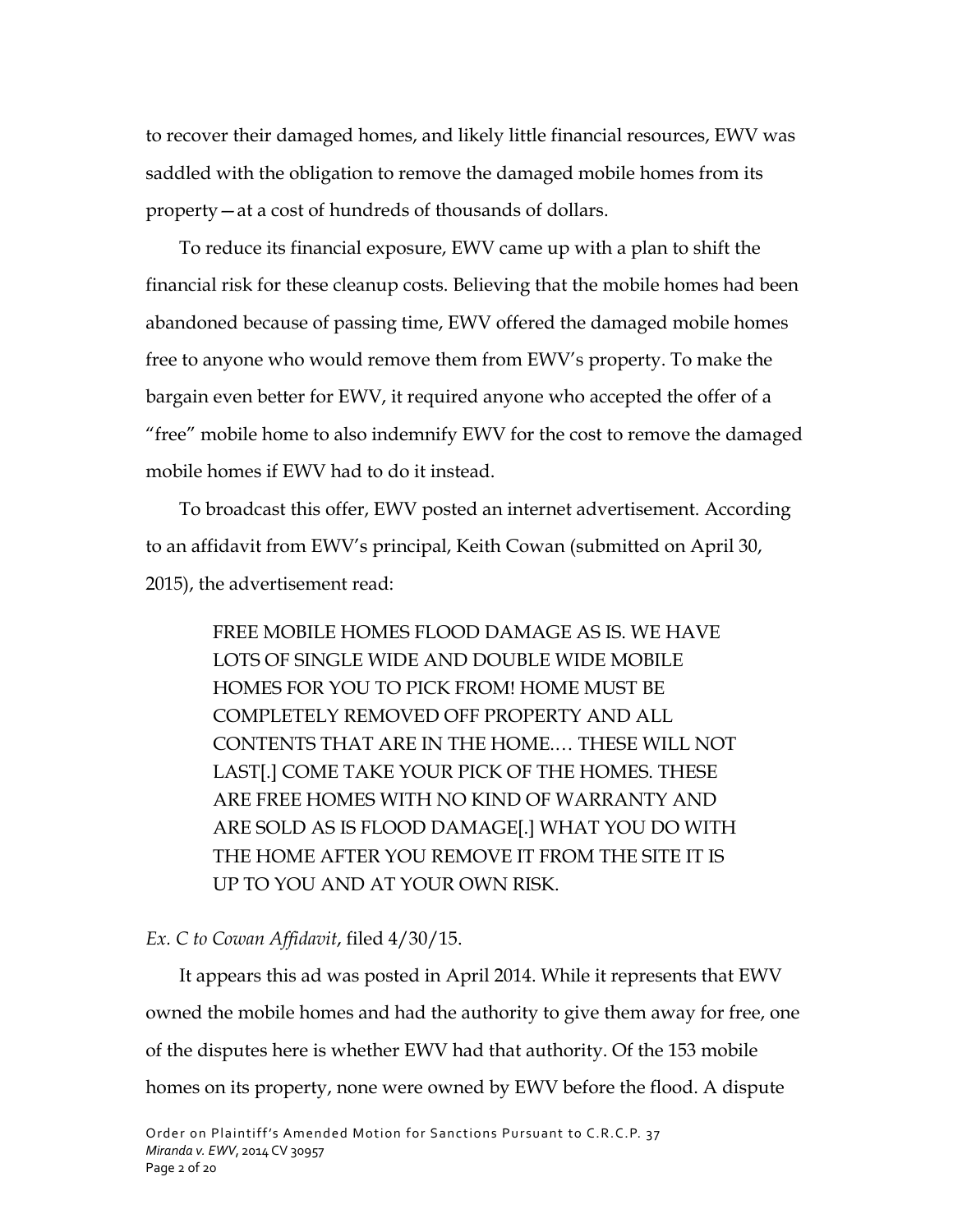also exists about whether EWV had the authority to give permission to remove the homes damaged in the flood from its property.

Jose Miranda was among the people who responded to the ad. On April 24, 2014, he contracted with EWV to remove 64 of the mobile homes. This agreement was reduced to writing in a "quitclaim bill of sale," and signed by Miranda and an employee of EWV. In exchange for obtaining EWV's "right, title and interest" in the mobile homes for "free," Miranda agreed to remove all the mobile homes by August 31, 2014. Also in exchange for EWV's interest in these "free" mobile homes—whatever that was—Miranda agreed to "indemnify, defend, and hold [EWV] harmless from … any … cost or expense resulting from … [Miranda's] failure to remove" the mobile homes by the deadline.

So, through the quitclaim bill of sale, EWV successfully shifted the risk for the cleanup costs on the listed mobile homes to Miranda. And all EWV had to promise in return was to give up whatever interest EWV had in those homes.

Miranda did not remove the mobile homes by August 31. With his parents, Miranda sued EWV and its principals on October 9, 2014. His parents and EWV's principals have since been dismissed. Miranda initially made several claims, including that EWV employees had improperly interfered with his ability to meet the removal deadline. Miranda also alleged that EWV and its agents had fraudulently misrepresented to him that the mobile homes could be remediated and used again as living space. Miranda alleged that the City of Evans had informed EWV and its agents that the mobile homes had to be disposed of—but that EWV failed to disclose this information to Miranda.

Relying on language in the quitclaim bill of sale, EWV moved to dismiss Miranda's claims based on pre-contract fraud. I converted that motion into a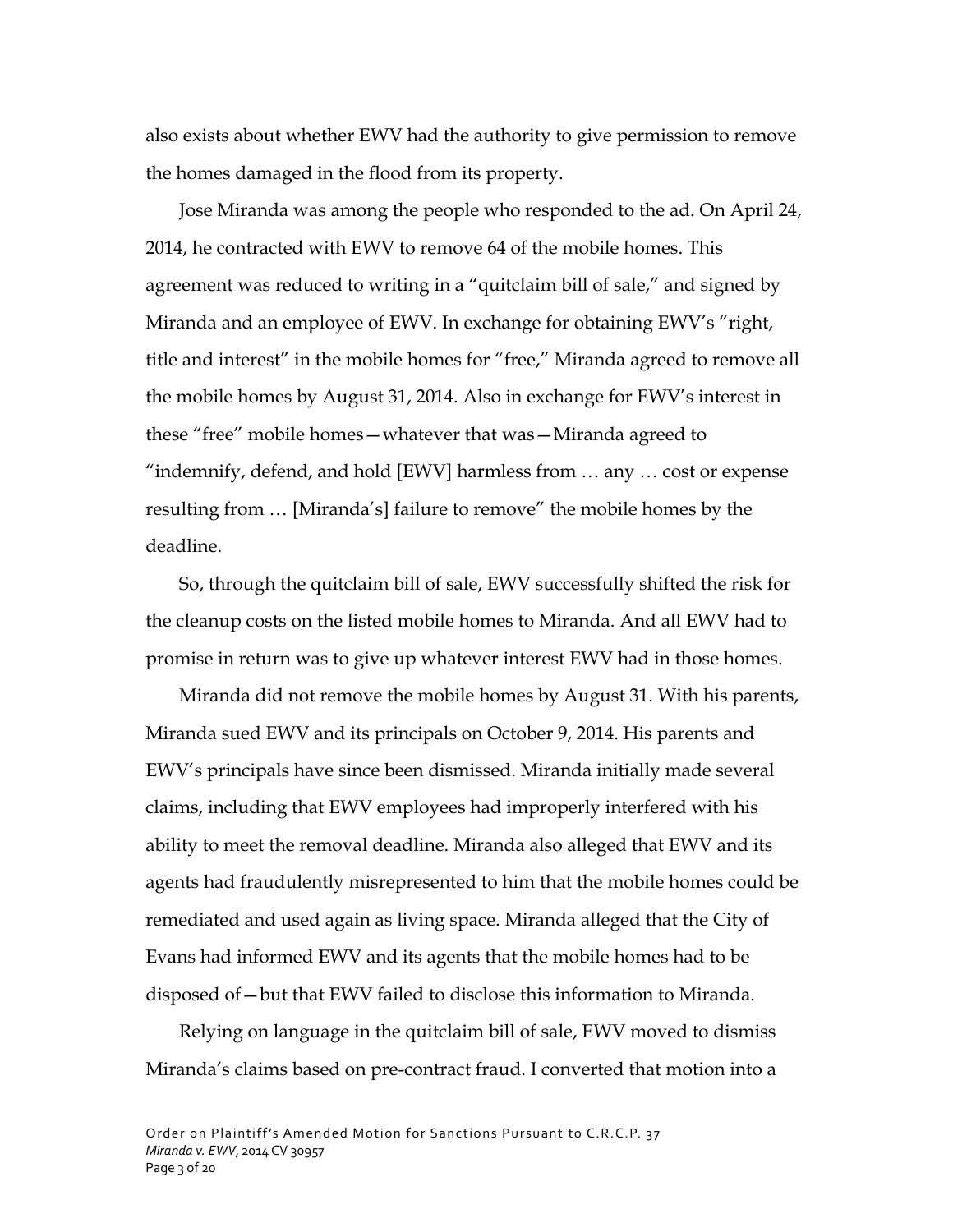motion for summary judgment. I then granted summary judgment based on the disclaimer language Miranda agreed to when he signed the quitclaim bill of sale. Miranda had specifically disclaimed any reliance "upon any statement or representation of any kind" made by EWV prior to signing the contract. Because of this provision, I concluded that Miranda could not prove that he had justifiably relied on any pre-contract statements, and thus could not prove one of the essential elements of his fraud claims.

And because the contract—the quitclaim bill of sale—imposed duties similar to those implicated in several Miranda's claims, I also applied the economic loss rule to conclude that his claims for fraud, civil theft, conversion, and civil conspiracy were barred.

In response to Miranda's claims, EWV brought a breach of contract counterclaim against Miranda seeking a judgment for over \$270,000 for the expense it incurred when Miranda failed to remove the "free" mobile homes from EWV's property by the August 31 deadline.

# EWV'S FAILURE TO PROVIDE DISCOVERY

#### **1. The 30(b)(6) Deposition**

 $\overline{a}$ 

As part of his effort to discover what evidence EWV has in support of its claims and defenses, Miranda served a notice for a deposition of EWV's corporate designee, under C.R.C.P. 30(b)(6). Miranda designated several topics, one of which was EWV's "advertising efforts to have the homes removed from the property." This topic relates to the internet advertisement, posted on "craigslist, $^{\prime\prime}$ <sup>[1](#page-23-0)</sup> in which EWV offered the mobile homes for free.

<span id="page-23-0"></span><sup>&</sup>lt;sup>1</sup> According to Wikipedia, "Craigslist (styled craigslist) is a classified advertisements website with sections devoted to jobs, housing, personals, for sale, items wanted, services, community, gigs, résumés, and discussion forums." https://en.wikipedia.org/wiki/Craigslist (accessed 7/13/16).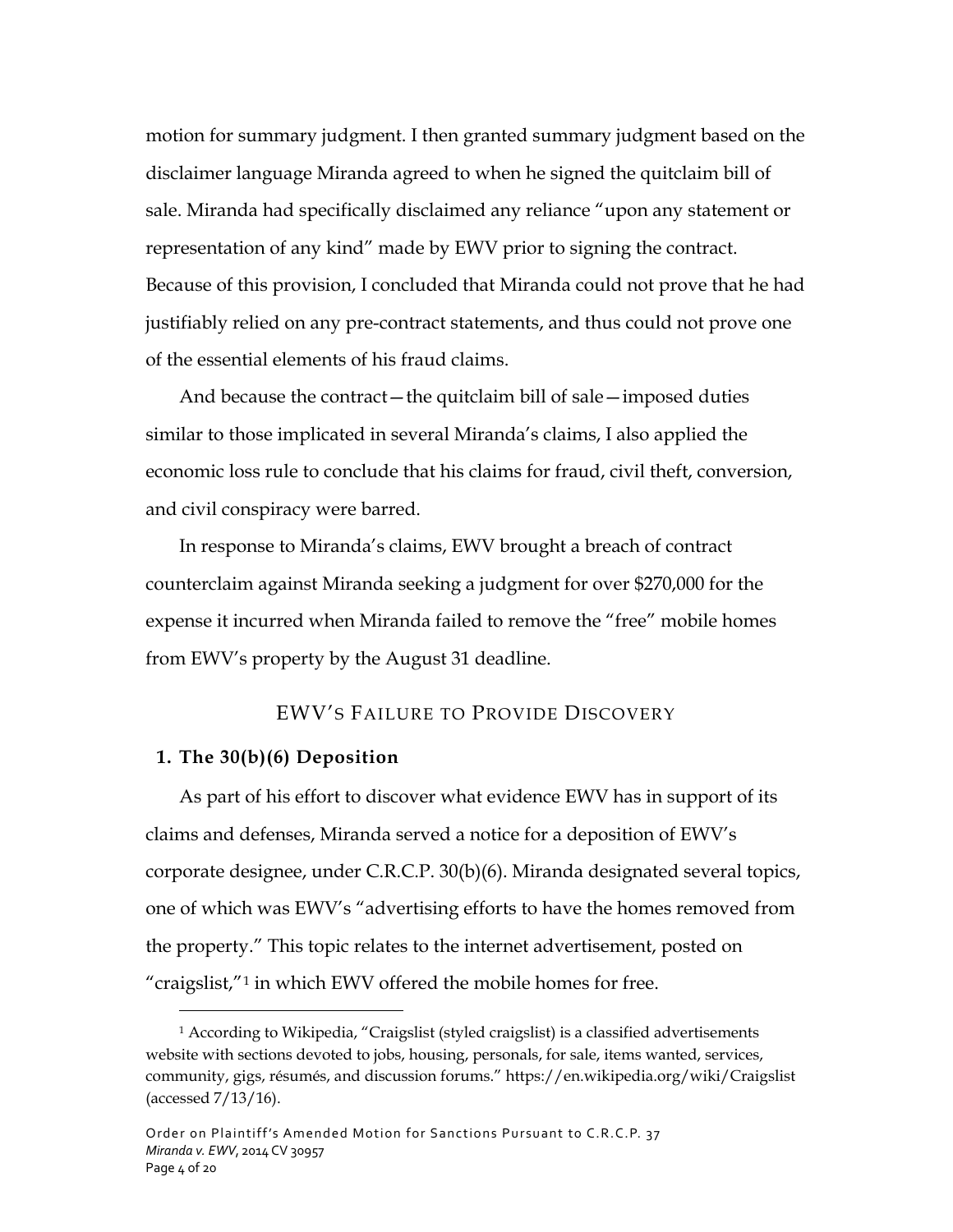EWV designated its principal, Keith Cowan, to answer all questions at the deposition. When asked about the craigslist ad, Cowan could not answer what date the ad was posted on craigslist, nor could he answer how long the advertisement was run on that website.

In the middle of questioning about this topic, EWV's counsel requested a break. After the break, Cowan was even more evasive about the craigslist ad:

> Q. (BY MR. NOVAK) We're back on the record. You're still under oath. Let's just --

MR. SUGDEN: I think it would be helpful to go back and talk about the date of posting of the ad.

MR. NOVAK: I understand.

A. I don't remember the exact date.

Q. (BY MR. NOVAK) Okay. Do you believe that this Craig's List ad was posted within a couple of months of the flood?

MR. SUGDEN: Object to the form of the question. He testified he doesn't know the exact date of when it was posted.<sup>[2](#page-24-0)</sup>

MR. NOVAK: I didn't ask for an exact date. I asked around the time of the flood. He testified earlier -- you guys left, you come back, and you said let's go back. And I'm trying to go back, so I don't understand this objection. Are you instructing him not to answer?

MR. SUGDEN: No.

MR. NOVAK: Okay.

 $\overline{a}$ 

MR. SUGDEN: I'm telling you his testimony is he does not remember the exact date it was posted.[3](#page-24-1)

Q. (BY MR. NOVAK) Do you remember testifying that you believe this was posted within couple of months of the flood?

<span id="page-24-0"></span><sup>2</sup> I note that counsel's objection is improper, which I will discuss in more detail.

<span id="page-24-1"></span><sup>3</sup> This is also an improper remark/objection.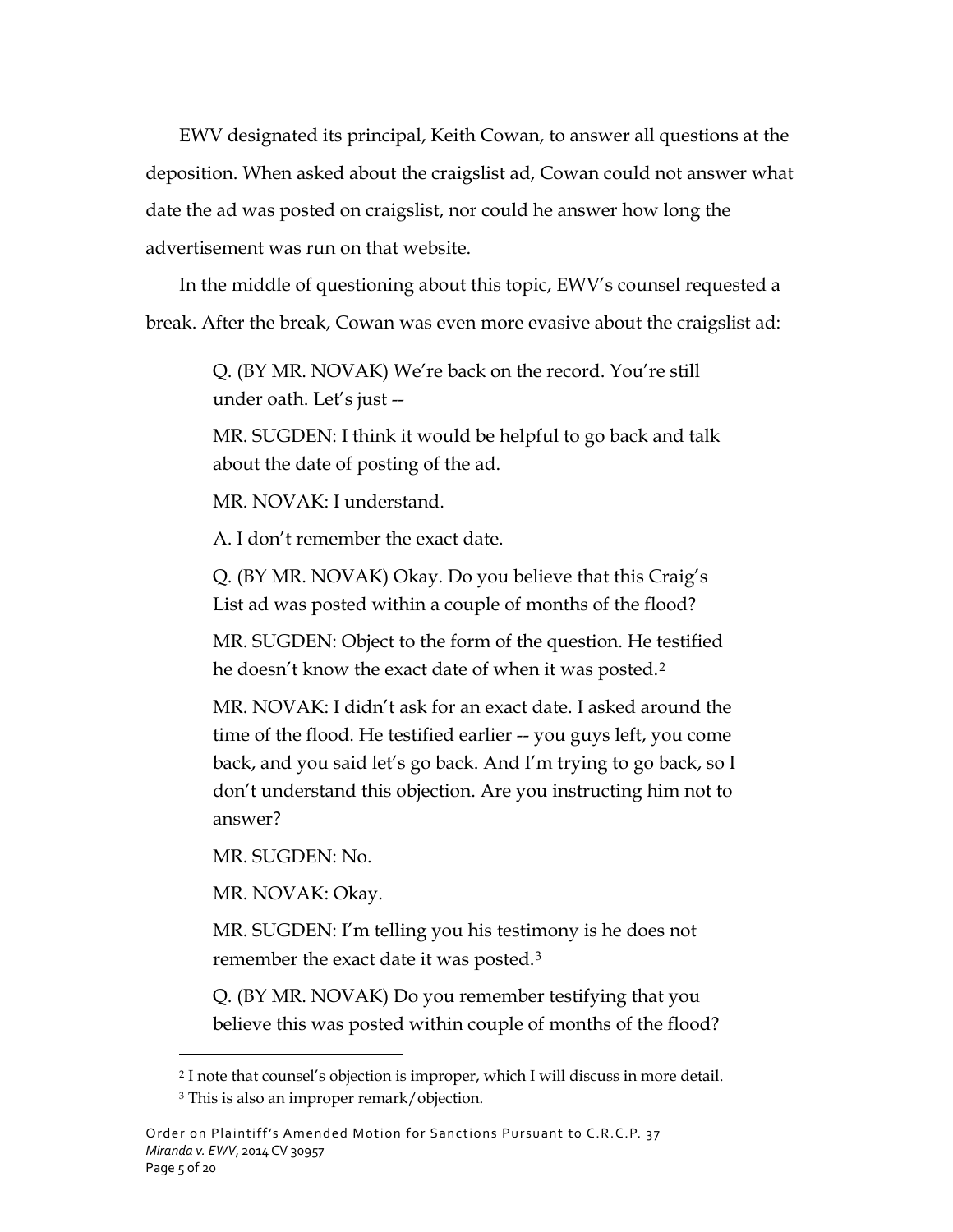A. I said at least a couple of months. I don't know.

Q. Okay. So you have no idea? This could have been run in September 2013 or April 2014? You just don't know?

A. It could be.

Q. Okay. So you have no idea?

A. I did not do it.

Q. Right. But you don't know when this was posted?

A. No, I do not.

*Ex. B*, *Dep. of Keith Cowan*, p. 28:22 – 30:22.

This testimony shows that Cowan was unprepared and unable to answer questions about a designated topic. At the July 15 hearing, EWV's counsel argued that Cowan was not being intentionally evasive; he just had not reviewed documents to refresh his recollection about this topic. In essence, EWV's counsel admitted that Cowan was unprepared and had not taken the necessary steps to answer questions about a designated topic.

Miranda also designated "all communications between EWV or anyone acting on EWV's behalf and any third party relating to the removal of the trailer homes from the Property." Miranda specifically wanted to know what communications EWV had with inspectors from the City of Evans:

> Q. So you know that EWV communicated with the firemen. How often did EWV communicate with firemen?

A. I know that they came and said that the trash was building up.

Q. Okay. So that's one time? Any others?

A. I don't know.

Q. You don't know on behalf of EWV how often EWV communicated with --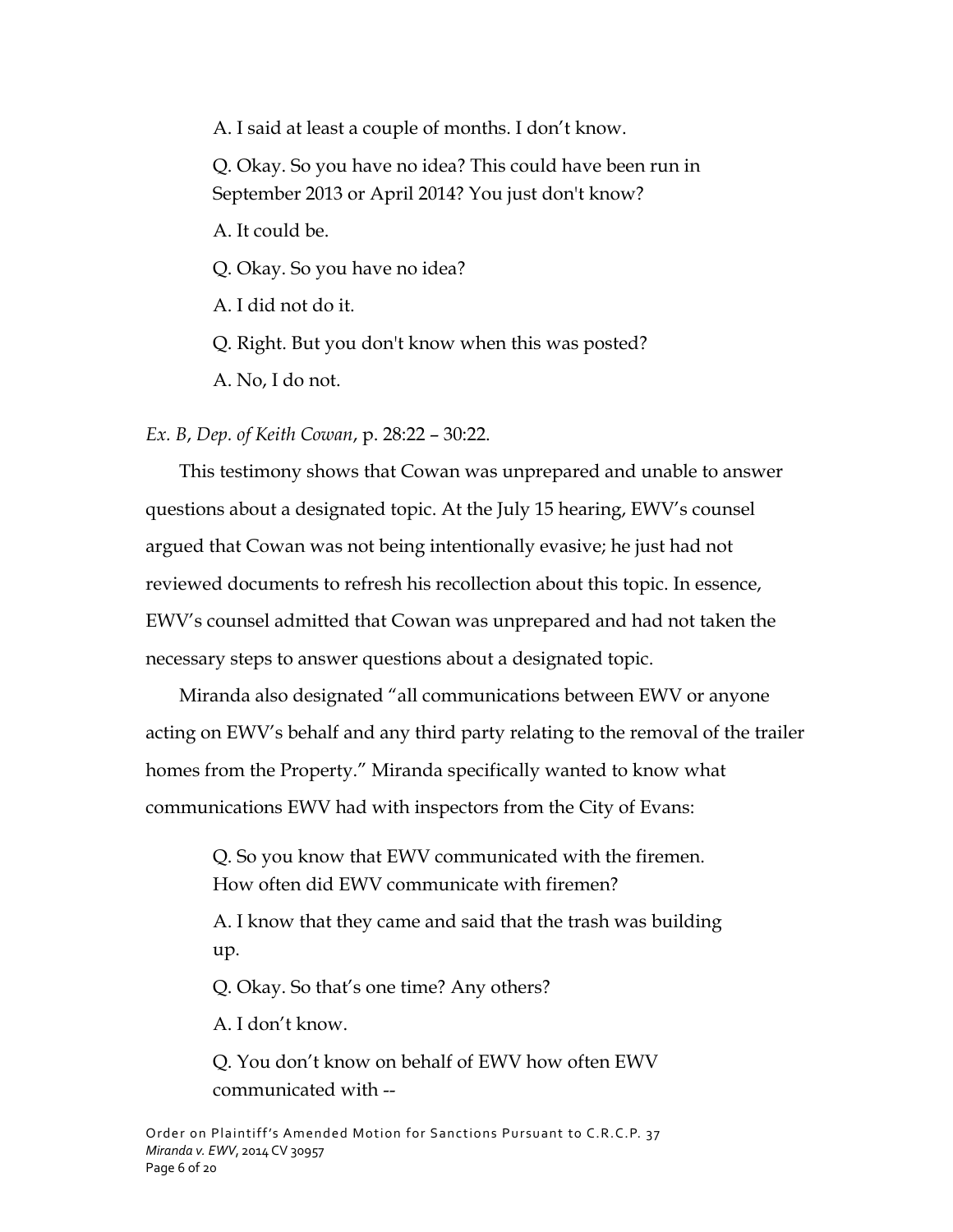A. I do not know how often.

Q. How often in this time period did EWV communicate with the City of Evans inspectors?

A. I don't know.

Q. Was it more than once?

A. I don't know.

Q. What was the name of the inspectors that EWV communicated with?

A. I don't know that.

Q. What was the name of the firemen EWV communicated with?

A. I don't know that either.

*Id.*, p. 106:7 – 106:24. Cowan was also unprepared and unable to address this topic.

Throughout the deposition, Cowan indicated that a former employee, Laurie Lechuga, was the person who had handled the day-to-day operations of EWV during the term of the contract. But Cowan also testified that he had not spoken with Lechuga for over a year-and-a-half, meaning he had not tried to discover what information she had about the designated topics to be discussed at the deposition.

## **2. Cowan's Affidavit from the Evans Case**

After Cowan's deposition, Miranda discovered that Cowan had submitted an affidavit in another case involving the City of Evans. EWV was the plaintiff in this other case, 2013CV31060. In the affidavit, Cowan declares under oath that, by May 30, 2014, (1) all but one of the manufactured homes "have not presently been removed because EWV was prohibited by law from removing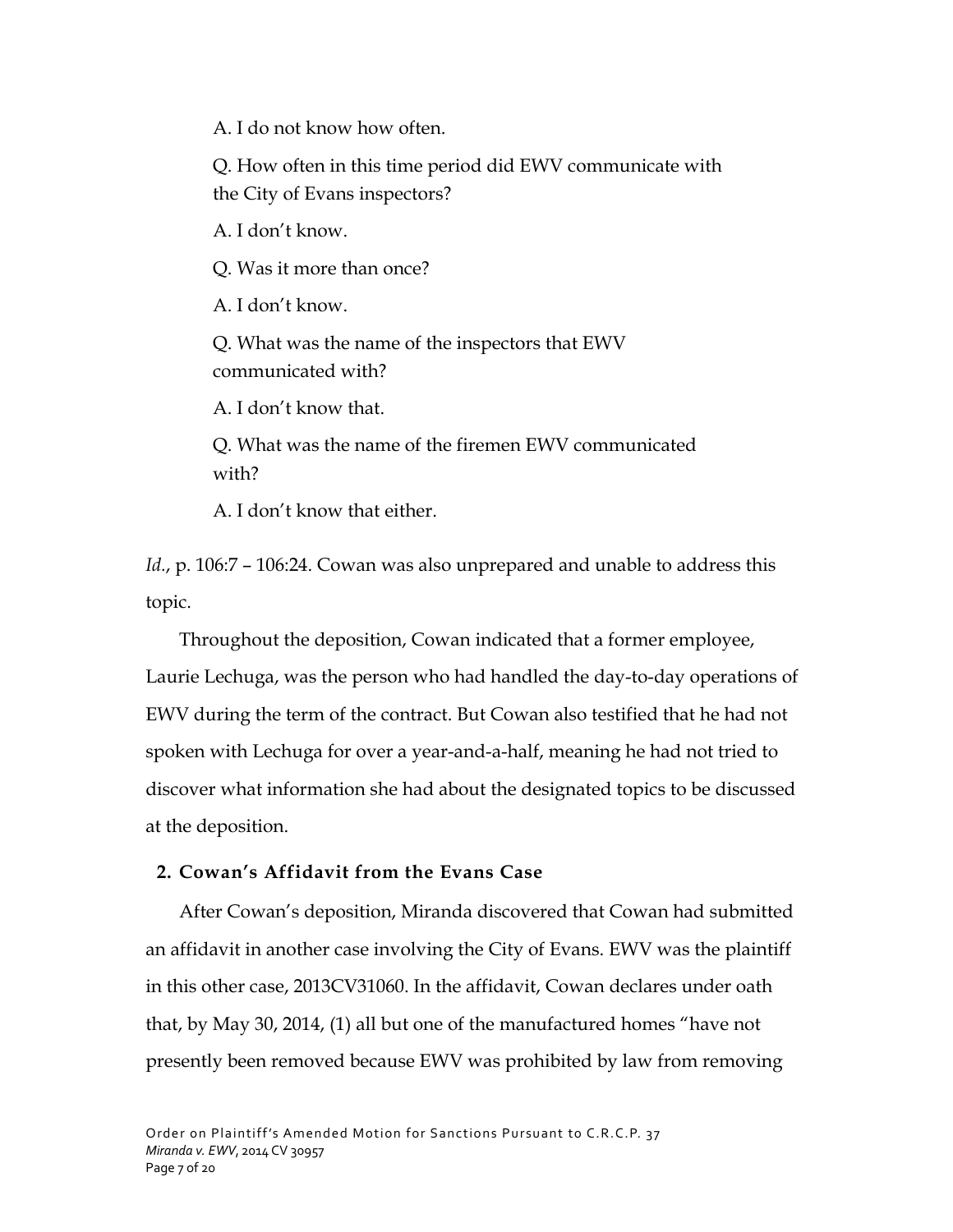homes to which it did not hold title"; (2) "EWV has worked diligently to contact the owners of the manufactured homes and obtain as many titles as possible"; and (3) "EWV has attempted to obtain permission from the State of Colorado for removal of the manufactured homes to which it does not hold title, but has been unsuccessful."

The significance of these statements to this case is that they appear to be judicial admissions[4](#page-27-0) by Cowan that, by the end of May 2014, EWV *did not hold title* to all but one of the mobile homes—which, presumably, would include the mobile homes promised to Miranda in April 2014—and that EWV was *prohibited by law* from removing these homes from its property, even it had given Miranda a deadline to remove them.

Cowan also declared in his affidavit that EWV had been directed by the State of Colorado to obtain certificates of abandonment from the City of Evans—so the manufactured homes could be removed—but that Evans had refused EWV's request on *three separate occasions*. Cowan declared that EWV could not "legally disturb and remove the manufactured homes." Cowan further declared that EWV had "entered into contracts for the removal of the homes as soon as legally possible."

To support this last statement, Cowan referred to *Exhibit 5*, attached to his affidavit. I was assigned to case no. 2013CV31060, and I take judicial notice of the court file. *Exhibit 5* contains a copy of the quitclaim bill of sale with Miranda. *Exhibit 5* also contains a copy of an estimate for removal from

 $\overline{a}$ 

<span id="page-27-0"></span><sup>&</sup>lt;sup>4</sup> "A judicial admission is a formal, deliberate declaration which a party or counsel for the party makes in a judicial proceeding. Judicial admissions are conclusive on the party making them. Such admissions may be oral or written. Any fact may be the subject of a judicial admission. Parties, by way of judicial admissions, may stipulate away valuable rights." *Holiday Acres Prop. Owners Ass'n, Inc. v. Wise*, 998 P.2d 1106, 1110 (Colo. App. 2000), *as modified on denial of reh'g* (July 6, 2000).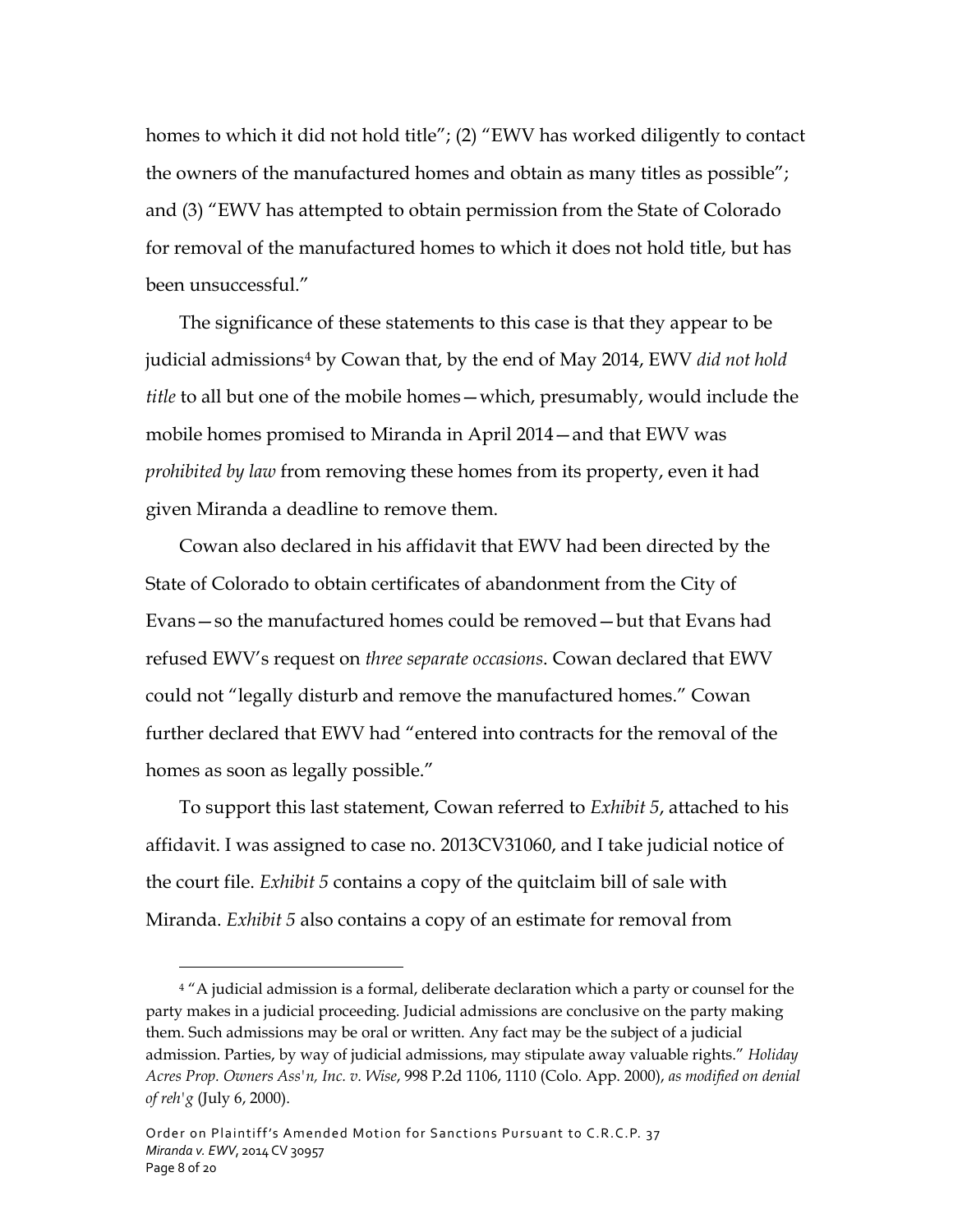Riverside Storage, dated April 15, 2014; a quitclaim bill of sale with Riverside Storage, signed May 20, 2014; and a quitclaim bill of sale with Ruben Gomez, signed May 20, 2014. Miranda's counsel confirmed at the July 15 hearing that he discovered Cowan's affidavit on his own after Cowan's deposition; EWV never provided copies of Cowan's affidavit, nor the attached documents, except for the quitclaim bill of sale involving Miranda.

Cowan's reference to these documents in his affidavit appears to be a judicial admission that the terms of these documents---including the quitclaim bill of sale with Miranda—could not be legally performed when the documents were signed. At the July 15 hearing, EWV's counsel tried to suggest that ¶ 11 of Cowan's affidavit is intended to convey that mobile homes could be removed as of May 30, 2014. But that reading is plainly contradicted by ¶ 11, in which Cowan declares that "EWV and the parties are now requesting the necessary [destruction] permits from Weld County"—which is an unambiguous indication that (1) the mobile homes could not be destroyed without a permit and (2) that these permits *would* be obtained, not that these permits had already been obtained.

And Cowan's statement also raises the question why Miranda would contract for the ownership of mobile homes that were required to be destroyed? Cowan declared in his affidavit that—because of the actions of the City of Evans—the only remedy available to EWV was to obtain *destruction permits* from Weld County. So Cowan's declarations appear to be judicial admissions that, at least by May 30, 2014, Miranda could not legally remove the mobile homes from EWV's property and that, instead, the mobile homes—the "personal property" described in the quitclaim bill of sale—had to be destroyed.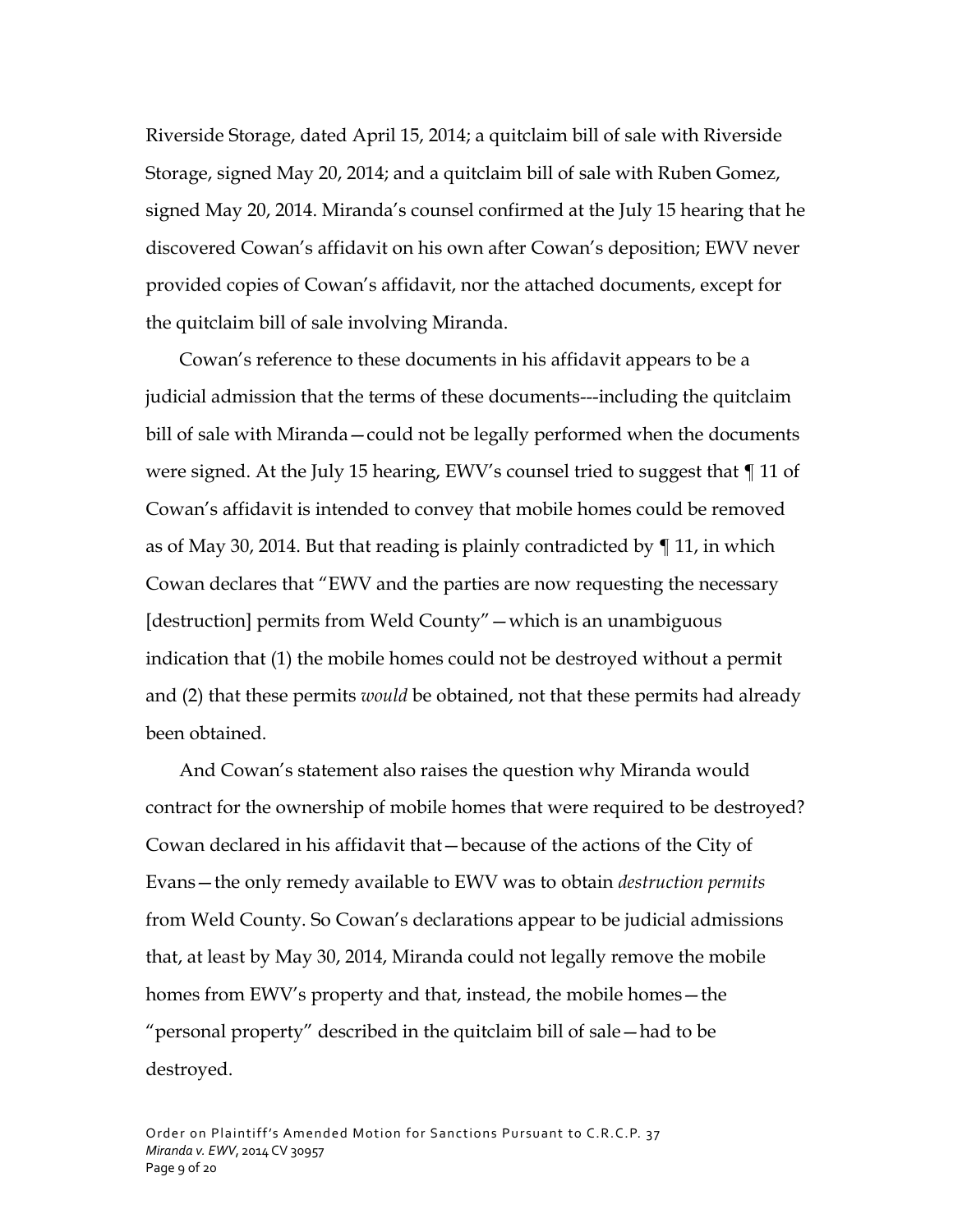Without a doubt, EWV knew about Cowan's affidavit when this case was filed in October 2014. EWV's reason for not including the affidavit in its Rule 26 disclosures is because EWV decided that the affidavit was not relevant to Miranda's claims or to the allegations he made in the complaint. EWV argues that affidavit is not relevant because the "Plaintiff has *never* alleged or disclosed that lack title had anything to do with his removal of the mobile homes," and because the affidavit does not prove that "the Contract was illegal … [due to EWV's inability to] legally transfer titles to Mr. Miranda."

## STANDARDS FOR RULING ON DISCOVERY VIOLATIONS

Rule 37 deals with discovery violations, and sets forth the specific procedures to be used depending on the nature of the violation.

### **1. Violations of C.R.C.P. 30(b)(6)**

Under C.R.C.P. 37(d):

If a … a person designated pursuant to C.R.C.P. Rules 30(b)(6) … to testify on behalf of a party fails (1) to appear before the officer who is to take the deposition, after being served with a proper notice[,] … the court in which the action is pending on motion may make such orders in regard to the failure as are just, and among others it may take any action authorized by subparagraphs  $(A)$ ,  $(B)$ , and  $(C)$  of subsection  $(b)(2)$  of this Rule.… In lieu of any order or in addition thereto, the court shall require the party failing to act or the attorney advising that party or both to pay the reasonable expenses, including attorney fees, caused by the failure unless the court finds that the failure was substantially justified or that other circumstances make an award of expenses unjust.

The failure to act described in this subsection may not be excused on the ground that the discovery sought is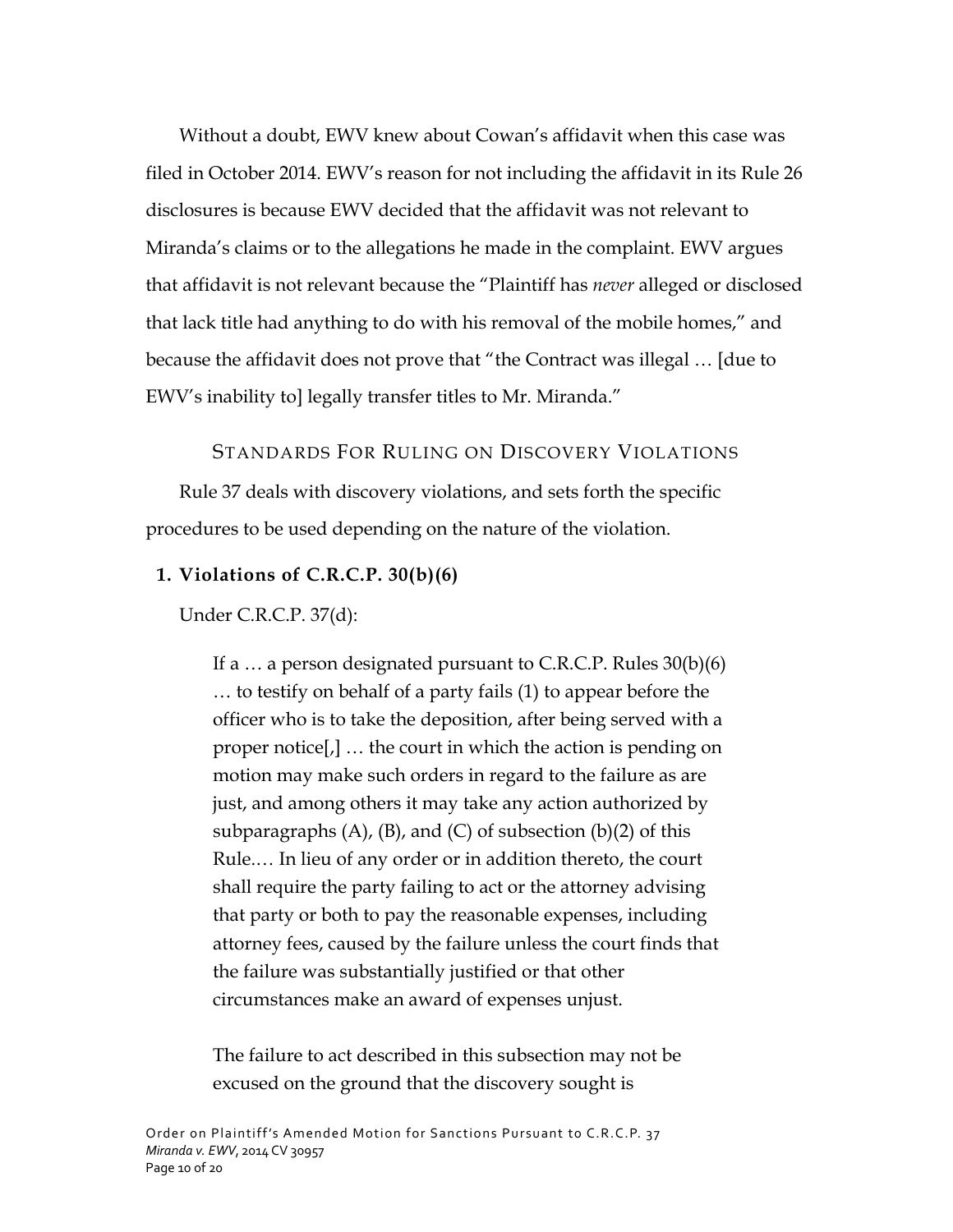objectionable unless the party failing to act has previously filed a motion for a protective order as provided by C.R.C.P. 26(c).

When choosing a C.R.C.P. 30(b)(6) designee, a corporation has "'a duty to make a conscientious, good-faith effort to designate knowledgeable persons' and 'to prepare them to fully and unevasively answer questions about the designated subject matter.'" *D.R. Horton, Inc.-Denver v. D & S Landscaping, LLC*, 215 P.3d 1163, 1167 (Colo. App. 2008) (quoting *Starlight Int'l Inc. v. Herlihy*, 186 F.R.D. 626, 639 (D.Kan. 1999)). So personal knowledge of a matter by the designee is not required; instead, the rule implicitly requires designated persons to review all matters known or reasonably available to the corporation. *Id.* The corporation should "prepare deponents by having them review prior fact witness deposition testimony as well as documents and deposition exhibits." *United States v. Taylor*, 166 F.R.D. 356, 362 (M.D.N.C. 1996) (*cited in D.R. Horton*).

A court may impose sanctions for failure to appear under C.R.C.P. 37(d) "when a corporation designates a deponent who appears but is unable to answer all the questions specified in the C.R.C.P. 30(b)(6) notice." *Mun. Subdistrict, N. Colorado Water Conservancy Dist. v. OXY USA, Inc.*, 990 P.2d 701, 710 (Colo. 1999). Sanctions are appropriate because, when a corporation fails to designate the proper person, "the appearance is, for all practical purposes, no appearance at all." *Resolution Trust Corp. v. Southern Union Co.*, 985 F.2d 196, 197–98 (5th Cir. 1993). Allowing a company to designate a witness who is unprepared or not knowledgeable would simply defeat the purpose of the rule and "sandbag" the opposition. *D.R. Horton*, 215 P3d at 1168; *Taylor*, 166 F.R.D. at 362.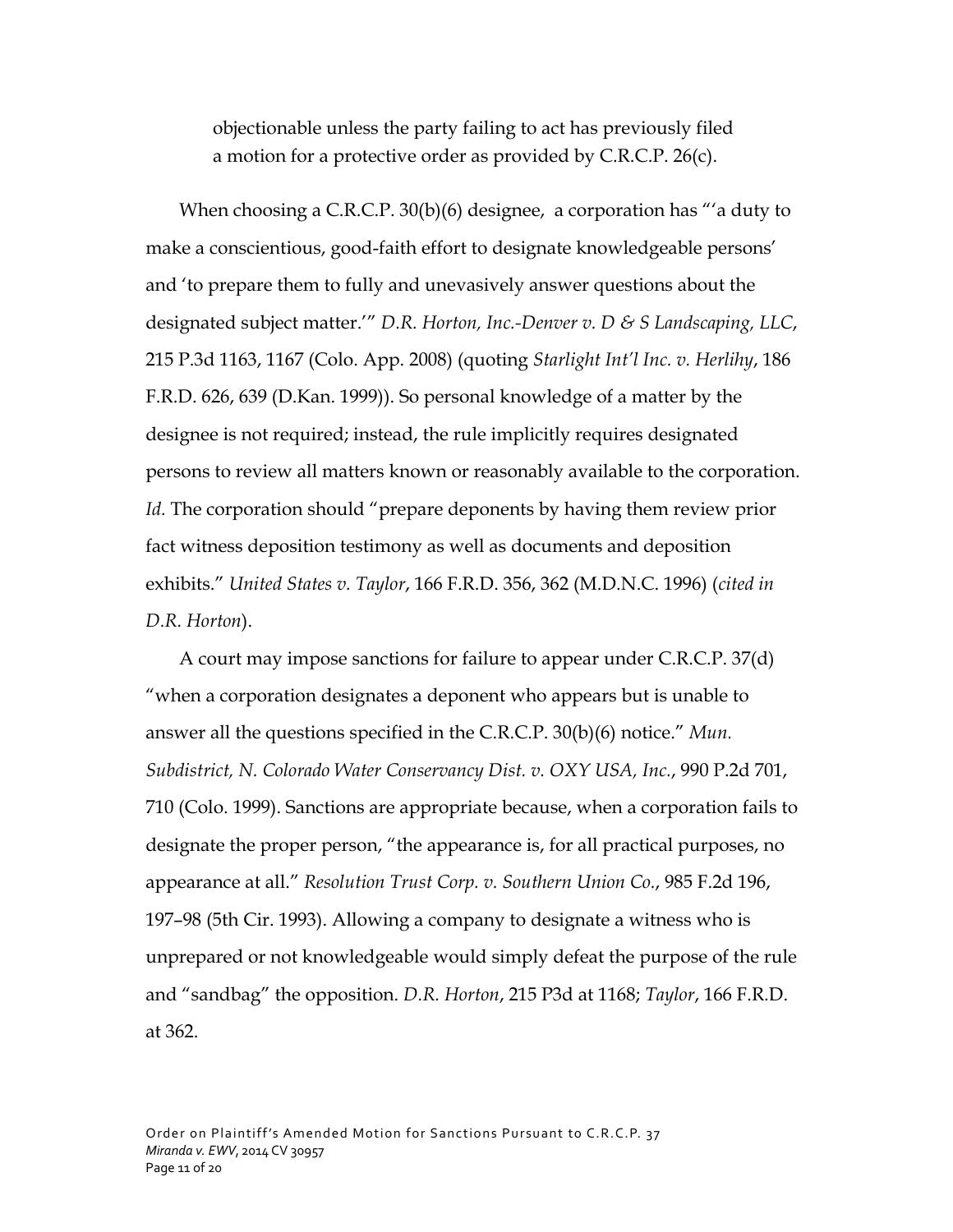### **2. Violations of C.R.C.P. 26(a)(1)**

Under the version of C.R.C.P. 26(a)(1) in effect when this case was filed, "a party shall, without awaiting a discovery request, provide to other parties the following information, whether or not supportive of the disclosing party's claims or defenses: … (B) a listing, together with a copy of … all documents … in the possession, custody or control of the party that are relevant to disputed facts alleged with particularity in the pleadings …."[5](#page-31-0)

In relation to this mandatory disclosure requirement, C.R.C.P. 37(c)(1) provides:

> A party that without substantial justification fails to disclose information required by C.R.C.P. 26(a) or 26(e) shall not be permitted to present any evidence not so disclosed at trial or on a motion made pursuant to C.R.C.P. 56, unless such failure has not caused and will not cause significant harm, or such preclusion is disproportionate to that harm. The court, after holding a hearing if requested, may impose any other sanction proportionate to the harm, including any of the sanctions authorized in subsections  $(b)(2)(A)$ ,  $(b)(2)(B)$  and  $(b)(2)(C)$  of this Rule, and the payment of reasonable expenses including attorney fees caused by the failure.

#### ANALYSIS

### **1. EWV's violation of C.R.C.P. 30(b)(6)**

 $\overline{a}$ 

C.R.C.P. 30(b)(6) "makes clear that a party is not permitted to undermine the beneficial purposes of the Rule by responding that no witness is available who personally has direct knowledge concerning the areas of inquiry." *Sprint Commc'ns Co., L.P. v. Theglobe.com, Inc.*, 236 F.R.D. 524, 528 (D. Kan. 2006) (*quoted* 

<span id="page-31-0"></span><sup>5</sup> Under the current version of C.R.C.P. 26(a)(1)(B), the phrase, "relevant to disputed facts alleged with particularity in the pleadings," has been amended to read, "relevant to the claims and defenses of any party."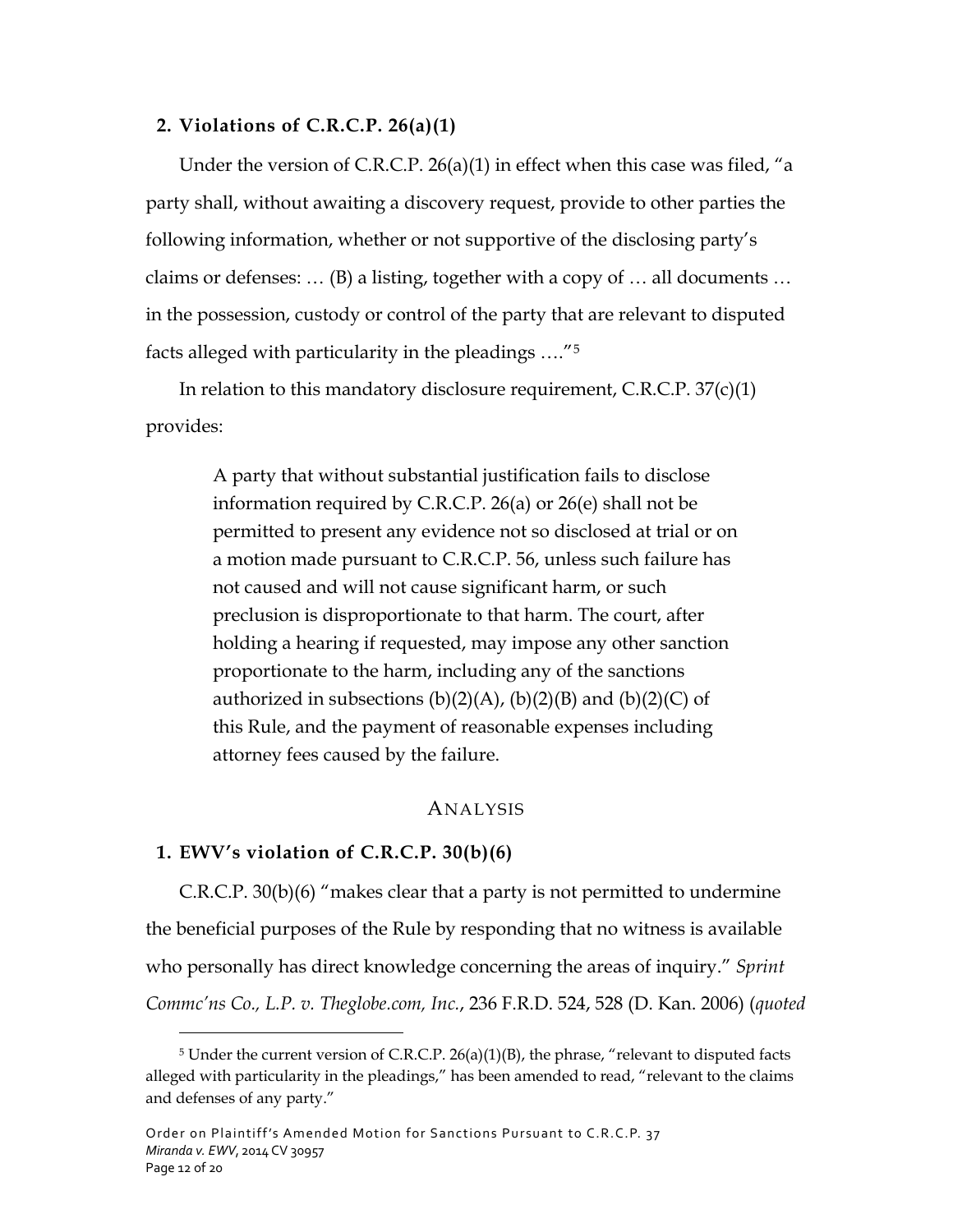*in D.R. Horton*, 215 P.3d at 1168). By not preparing its designee to answer questions about the topics designated for the deposition, EWV improperly undermined the deposition and evaded its duty to provide discovery to Miranda.

Cowan repeatedly answered, "I don't know," when asked questions designed to elicit information that was reasonably within EWV's knowledge. If he had been properly prepared, Cowan should have been able to answer these questions. As one example, had Cowan examined the copy of the craigslist ad submitted with his affidavit in the other case with Evans, he could have answered questions about when the ad was run. His repeated answers of, "I don't know," is the functional equivalent to Cowan failing to appear for the deposition.

What is even more concerning is that EWV's counsel aided Cowan's attempts to play dumb. While Cowan was attempting to answer questions about the timing of the ad, EWV's lawyer asked for break, and when Cowan returned from meeting with the lawyer, Cowan claimed to know nothing about the ad. EWV's lawyer then prevented Miranda's lawyer from exploring Cowan's sudden memory loss by insisting on what Cowan would testify to.

This instance is not the only time that Cowan was coached by EWV's counsel during the deposition. Under C.R.C.P.  $30(d)(1)$ , "(1) Any objection during a deposition shall be stated concisely and in a *non-argumentative* and *non-suggestive* manner." (Emphasis added.) The portions of the deposition transcript I have been provided contain a number of instances in which EWV's counsel employed "speaking objections" to coach Cowan. "Speaking objections occur when the defending attorney actually engages in coaching the witness, attempting in the course of articulating the objection to direct the witness'[s]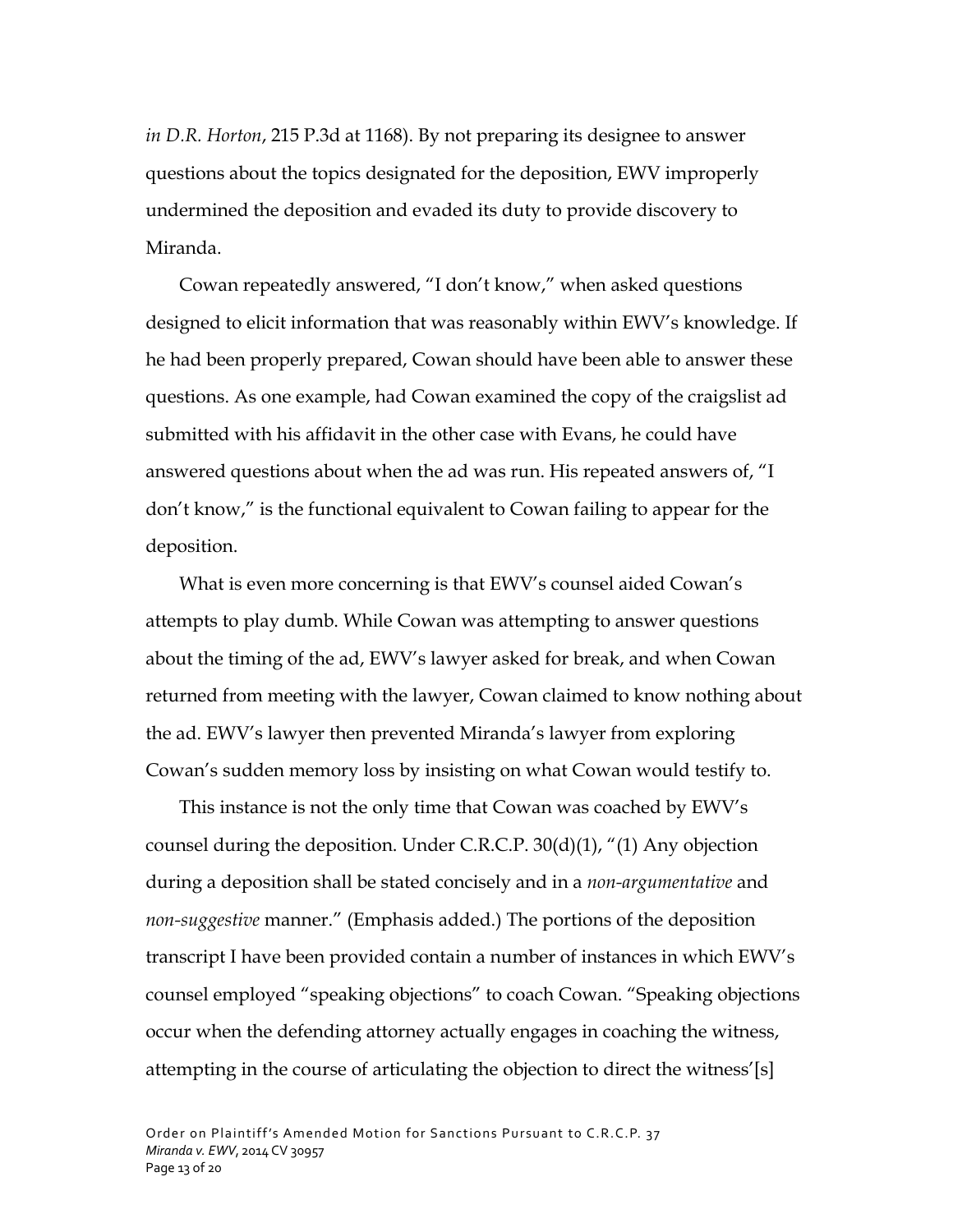attention to what the 'right' or 'correct' answer should be." *Applied Telematics, Inc. v. Sprint Corp.*, No. CIV.A. 94-CV-4603, 1995 WL 79237, at \*1 (E.D. Pa. Feb. 22, 1995); *see also Specht v. Google, Inc.*, 268 F.R.D. 596, 598 (N.D. Ill. 2010) ("Objections that are argumentative or that suggest an answer to a witness are called "speaking objections" and are improper under  $[F.R.C.P.]$  30(c)(2)."). When counsel for Miranda attempted to discover when the internet ad had been run on craigslist, EWV's counsel used a speaking objection to inform Cowan he should testify that he did not know when the ad was run.

Besides the improper use of speaking objections, Cowan appears to have decided that he did not need to answer a question whenever EWV's lawyer made an objection—even if the requested information was within Cowan's knowledge. One example is this exchange:

> Q. Okay. This advertisement is offering flood-damaged mobile homes for free, correct?

A. Correct.

Q. And the only condition is that no demo on site; is that correct?

A. Yes.

Q. The home must be completely removed off the property, correct?

A. Correct.

Q. All of the contents that are in the home must also be completely removed from the property?

A. Correct.

Q. Any other conditions?

MR. SUGDEN: Object to the form of the question.

A. Could you ask that again?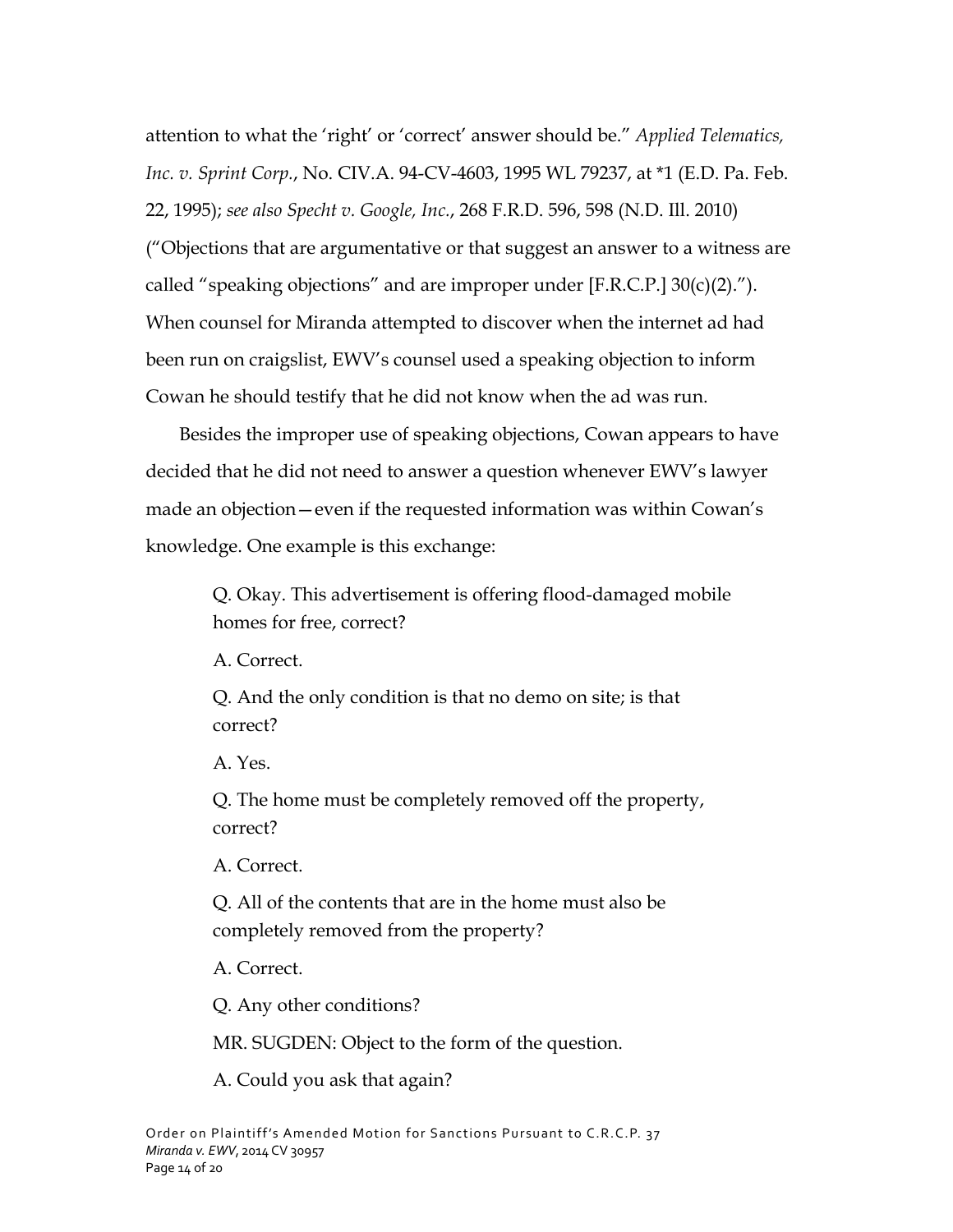Q. (BY MR. NOVAK) Sure. Were there – when you drafted this advertisement -- I just read off three conditions to a third party removing these homes.

A. Um-hum.

Q. Were there any other conditions that you intended to include in this advertisement for someone removing the mobile homes?

MR. SUGDEN: Renew my objection.

A. I don't know.

### *Ex. B*, pp. 30:23 – 31:23.

But since Cowan had just testified that he "had a hand" in creating the ad, Cowan would surely know whether any other condition was intended to be included. While EWV's objection was not a speaking objection in this instance, Cowan took the cue from EWV's lawyer's objection and claimed ignorance instead of answering a question that called for information reasonably within his knowledge.

These tactics frustrated the purpose of Cowan's deposition. Cowan was supposed to be prepared to answer questions about the designated topics, not offer repeated instances of "I don't know." The basic purpose of the rules of civil procedure is to provide a "just, speedy, and inexpensive determination of civil cases." C.R.C.P. 1(a). Instead, EWV's designee and its lawyer improperly evaded answering questions, resulting in further delay of this already-delayed case and wasting the plaintiff's financial resources.

I therefore conclude that EWV should be sanctioned under C.R.C.P. 37(d) for violating its obligations under C.R.C.P. 30(b)(6).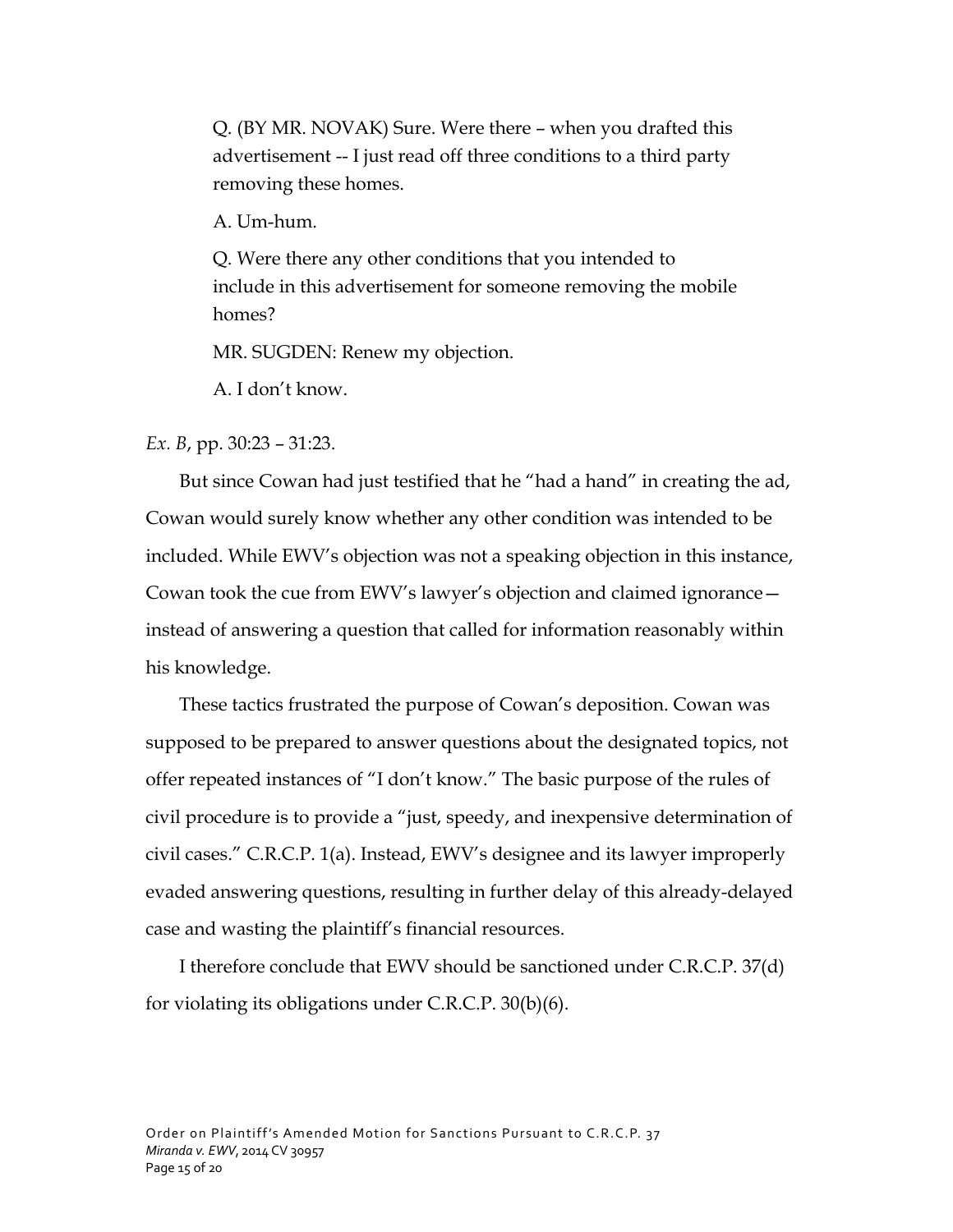### **2. EWV's Violation of C.R.C.P. 26(a)**

I also conclude that EWV should be sanctioned for violating its mandatory disclosure obligations under C.R.C.P. 26(a) when it failed to provide a copy of Cowan's affidavit submitted in the other case with Evans.

EWV contends that it did not violate the mandatory disclosure requirements of C.R.C.P. 26(a) because Cowan's affidavit is not relevant to the disputed facts particularly alleged in Miranda's complaint—at least not until recently. EWV contends that Miranda did not raise the issue of whether EWV had the authority to convey title to the mobile homes, and whether Miranda could legally perform his obligations under the quitclaim bill of sale, until sometime within the last couple of months.

But EWV's contention is contradicted by the record. In the original *Complaint* filed October 9, 2014, Miranda alleged in ¶ 28 that "neither of the Defendants [EWV, Cowan, or Lechuga] held legal title to some of the Miranda Mobile Homes. " This identical allegation is made in ¶ 29 of the *Amended Complaint* filed November 13, 2014, and in ¶ 35 of the *Second Amended Complaint*  filed December 9. In answering this allegation, on November 26, 2014, the defendants neither admitted, nor denied the allegation, $6$  but responded:

> As stated in the Quit Claim Bill of Sale, 'SELLER MAKES NO WARRANTY OF TITLE….' Defendant Keith Cowan held legal title to some of the mobile homes listed in the Quit Claim Bill of Sale which he transferred to Jose Miranda at the time of the agreement.

 $\overline{a}$ 

<span id="page-35-0"></span><sup>6</sup> *See* C.R.C.P. 8(d): "Averments in a pleading to which a responsive pleading is required, other than those as to the amount of damage, are admitted when not denied in the responsive pleading."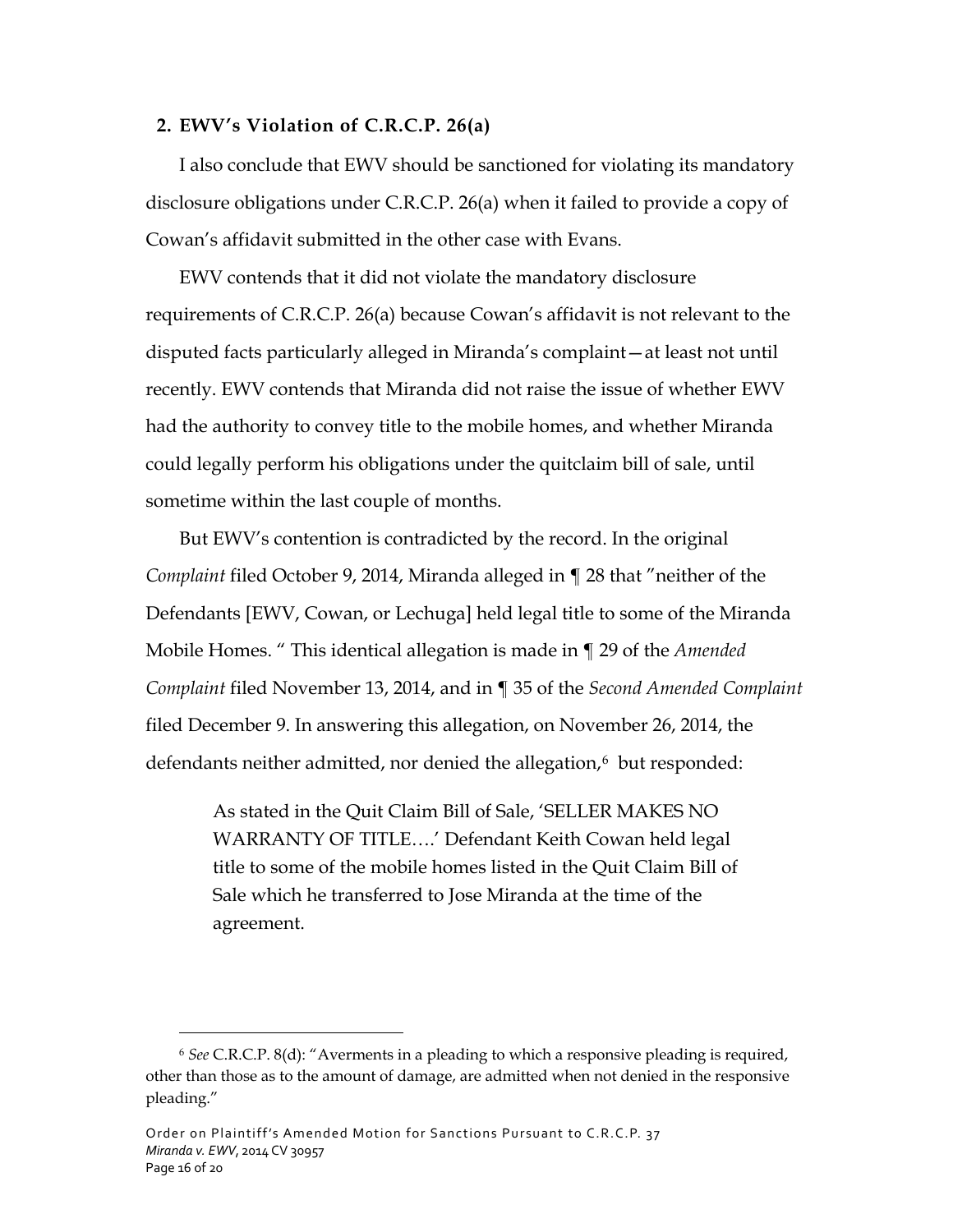So EWV has been on notice since the beginning of this lawsuit that whether it possessed valid title to the mobile homes is a disputed fact.

EWV also brought a breach of contract counterclaim against Miranda in its *Answer* filed November 26. In replying to this counterclaim, Miranda included in his affirmative defenses: "The subject contract is void and unenforceable pursuant to Colorado law," and "The subject contract is void and unenforceable for lack of consideration." So EWV has been on notice that whether it had title to the mobile homes, and whether Miranda could legally remove them from EWV's property, is an issue relevant to Miranda's defense of EWV's counterclaim.

I therefore conclude that Cowan's affidavit is relevant and that EWV knew, or should have known , that it needed to be disclosed by EWV in its initial Rule 26(a) disclosures. Cowan's apparent judicial admissions—made several months before the dispute arose between Miranda and EWV—are relevant to specific allegations made by Miranda, and to Miranda's claims, EWV's counterclaims, and Miranda's affirmative defenses. The affidavit provides support for Miranda to argue that the quitclaim bill of sale is void because it contains an illusory promise and that the agreement is invalid for lack of consideration.

EWV therefore violated its obligation under C.R.C.P. 26(a) when it failed to disclose Cowan's affidavit. Had EWV complied with its discovery obligations, Miranda could have factored the affidavit into his decisions about whether to amend his claims and how best to prosecute his claims.

Consequently, I must decide what sanctions should be imposed to remedy EWV's discovery violations.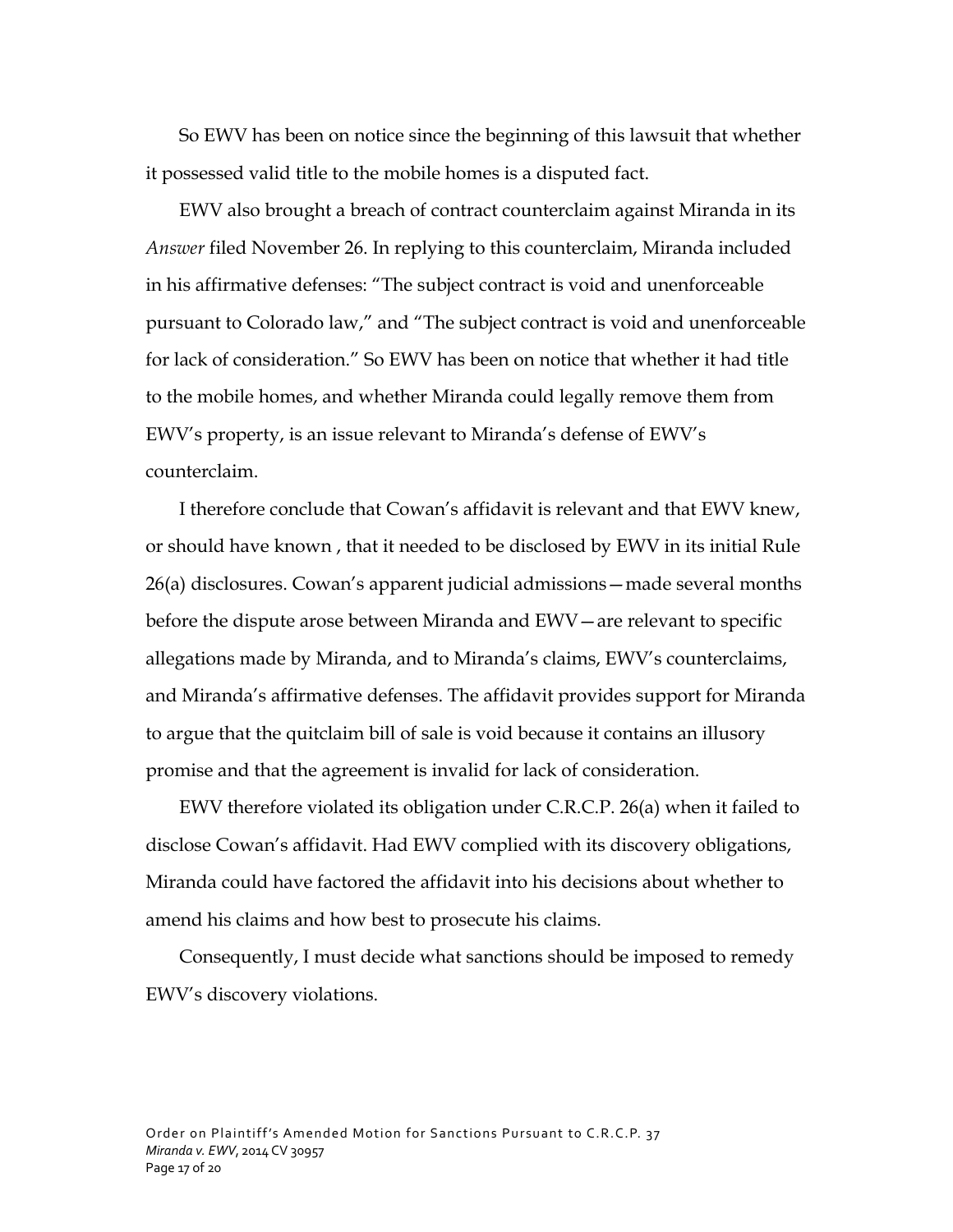#### **SANCTIONS**

Besides ordering the offending party to pay the other party's reasonable expenses, including attorney fees, other possible sanctions are outlined in C.R.C.P. 37(b)(2), for both a party's failure to answer questions about designated topics at a C.R.C.P. 30(b)(6) deposition, and for a party's failure to provide the disclosures required by C.R.C.P. 26(a). Under C.R.C.P. 37(b)(2), these sanctions include:

> (A) An order that the matters regarding which the order was made or any other designated facts shall be taken to be established for the purposes of the action in accordance with the claim of the party obtaining the order;

(B) An order refusing to allow the disobedient party to support or oppose designated claims or defenses, or prohibiting that party from introducing designated matters in evidence;

(C) An order striking out pleadings or parts thereof, or staying further proceedings until the order is obeyed, or dismissing the action or proceeding or any part thereof, or rendering a judgment by default against the disobedient party[.]

In applying this rule, the court should consider the full range of sanctions available and "impose the least severe sanction that will ensure there is full compliance with a court's discovery orders and is commensurate with the prejudice caused to the opposing party." *Pinkstaff v. Black & Decker (U.S.) Inc.*, 211 P.3d 698, 702 (Colo. 2009). The sanction imposed should also be "commensurate with the seriousness of the disobedient party's conduct." *Kwik Way Stores, Inc. v. Caldwell*, 745 P.2d 672, 677 (Colo. 1987).

Litigation-ending sanctions such as dismissal are generally disfavored and should be imposed "only in extreme circumstances." *Pinkstaff*, 211 P.3d at 703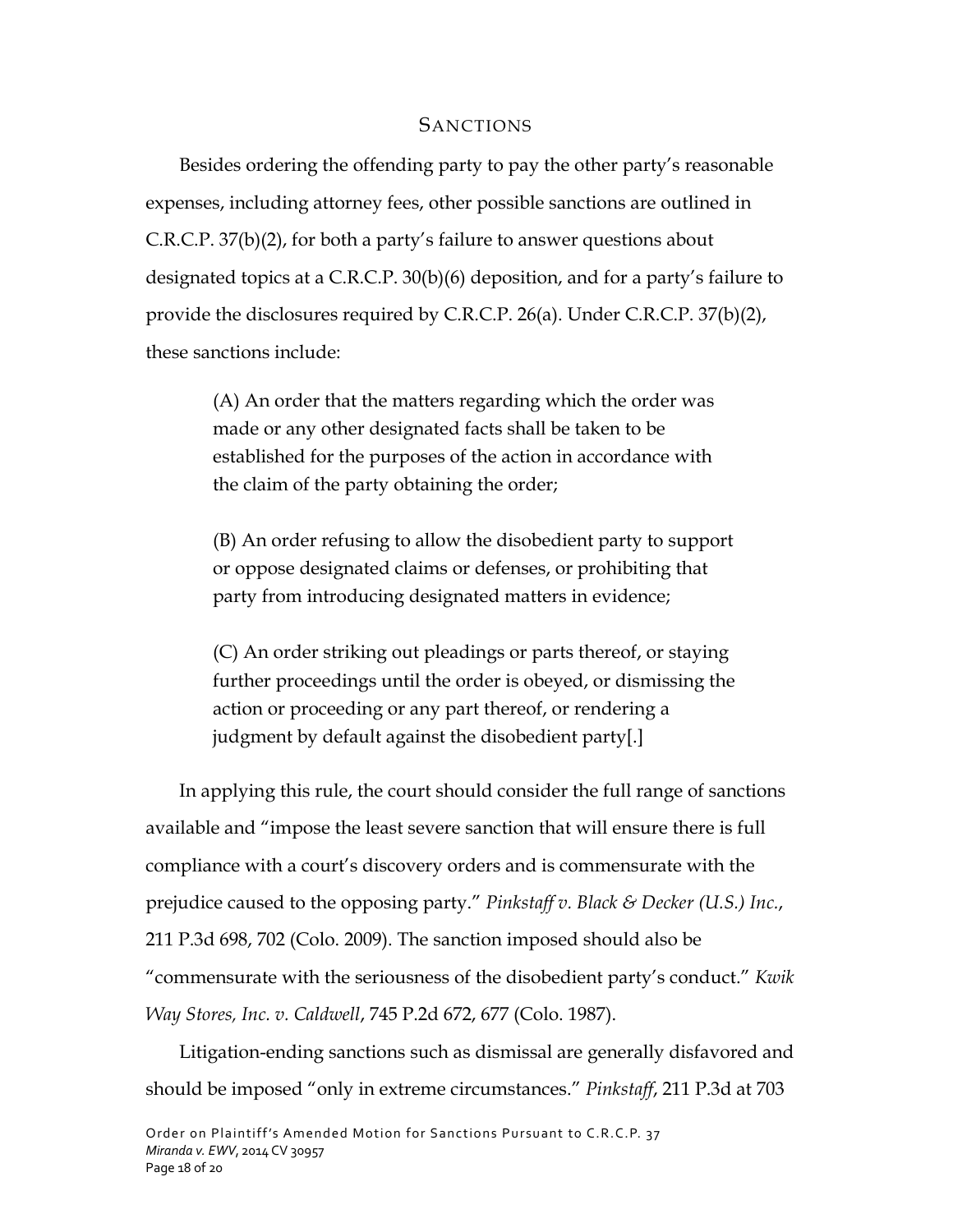(citation omitted). However, litigation-ending sanctions may be appropriate if the court makes a "specific finding of willful disobedience of the discovery rules, bad faith consisting of a flagrant disregard of a party's discovery obligations, or culpable fault consisting of at least gross negligence in failing to comply with those obligations." *Kwik Way*, 745 P.2d at 678.

Miranda requests that I dismiss EWV's counterclaim as a sanction, but I conclude that this litigation-ending sanction is disproportionate to the harm and prejudice caused by the discovery violations committed by EWV and its counsel.

Instead, after considering the full range of available sanctions, I conclude that the following sanctions are commensurate with the prejudice caused to Miranda and are sufficient to cure that harm:

For violating C.R.C.P. 30(b)(6) and frustrating Miranda's right to depose its designee, EWV is ordered to pay Miranda's reasonable attorney fees and costs associated with the deposition, beginning with preparing the notice through the filing of the motion for sanctions, and including the time Miranda's counsel spent preparing for and attending the deposition. To the extent that Cowan answered questions at the deposition, EWV will be bound by those answers.

For violating C.R.C.P. 26(a), I need to restore Miranda to the position he would have been in had EWV properly disclosed the Cowan affidavit. So I will give Miranda the opportunity amend his complaint based on the information in the affidavit, and then the opportunity to file dispositive motions. Miranda has 21 days from the date of this Order in which to amend his complaint. Should Miranda elect to amend his complaint, then he will also have the right to file dispositive motions based on his amended allegations and the Cowan affidavit. Because the goal is to restore Miranda to the position he should have been in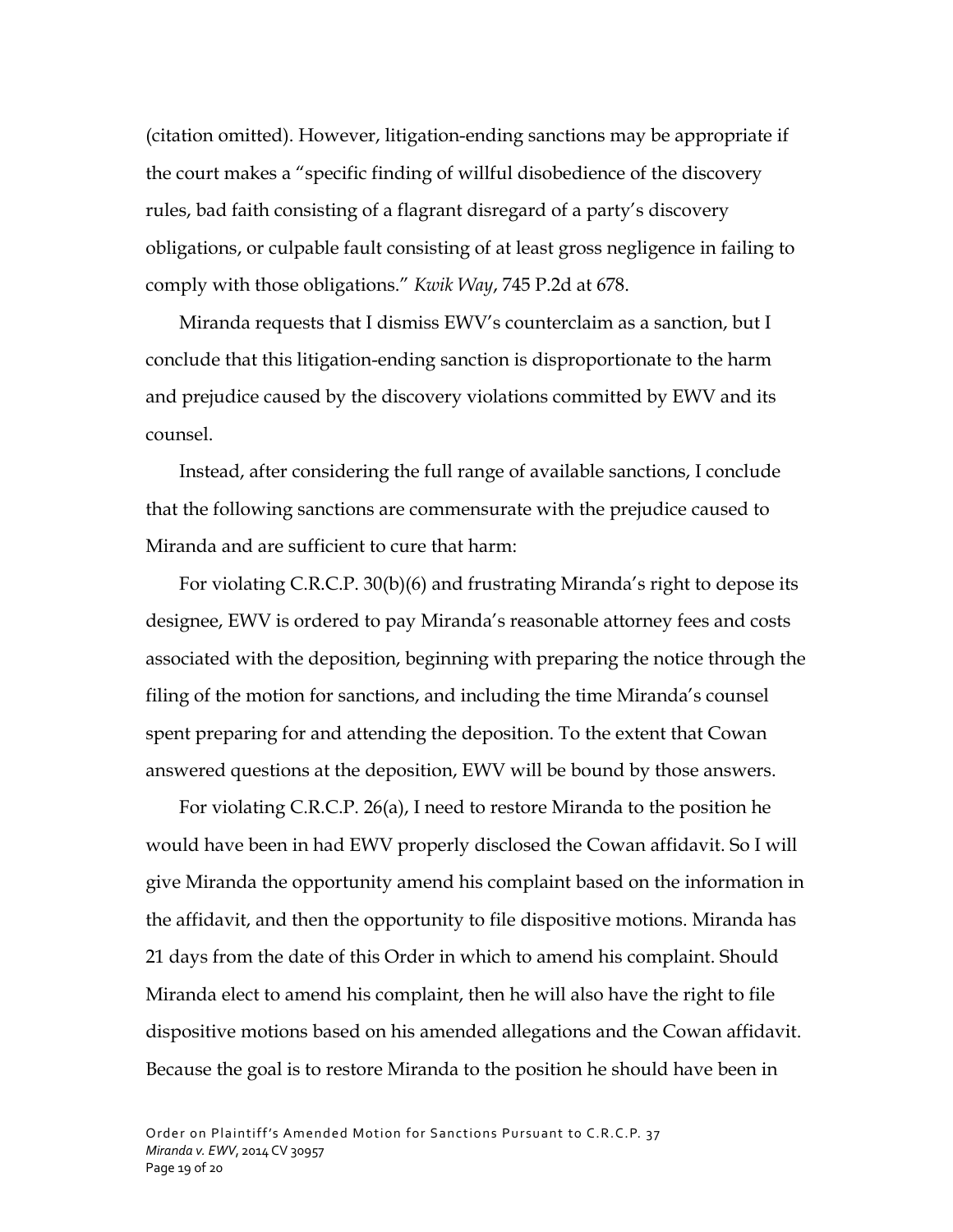had EWV timely disclosed the affidavit—without unduly increasing Miranda's costs or rewarding EWV for withholding the affidavit—no further discovery shall be conducted by either party without the court's prior approval.

Miranda also has 21 days from the date of this Order to submit an affidavit of attorney fees and costs, with supporting documentation, and including any argument as to how the awarded fees and costs should be apportioned. EWV will have 14 days to respond, and Miranda 7 has days to reply.

*So Ordered:* July 29, 2016 BY THE COURT:

 $1000 L$ 

Todd Taylor District Court Judge